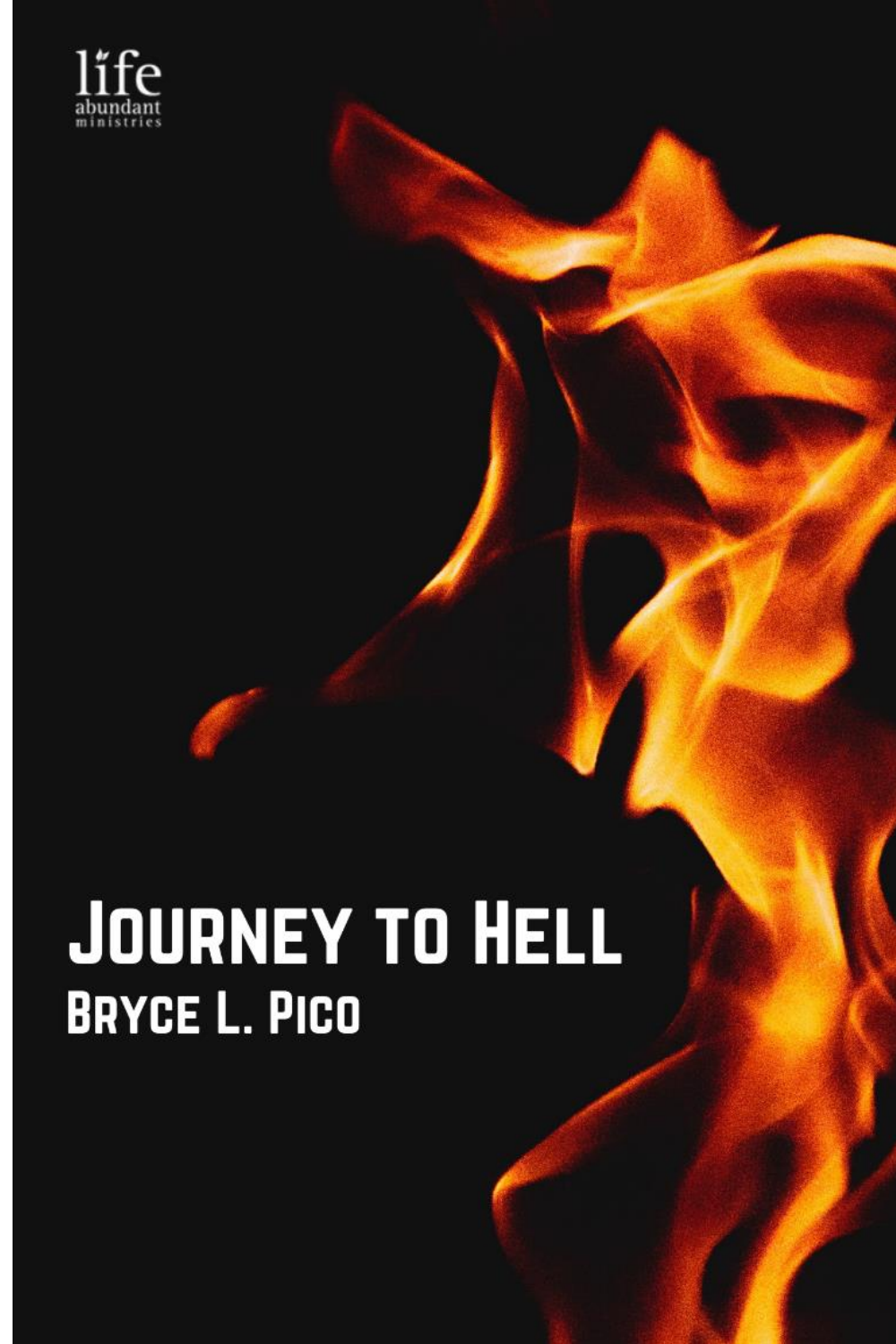Unless otherwise indicated, all Bible quotations are taken from the King James Version.

Copyright 2020, Life Abundant Ministries

Mail correspondence to: Life Abundant Ministries 8787 Coon Lake Rd. Gregory, MI 48137

Email correspondence to: [info@life-abundant.org](mailto:info@life-abundant.org)

Visit our website at: [www.life-abundant.org](http://www.life-abundant.org/)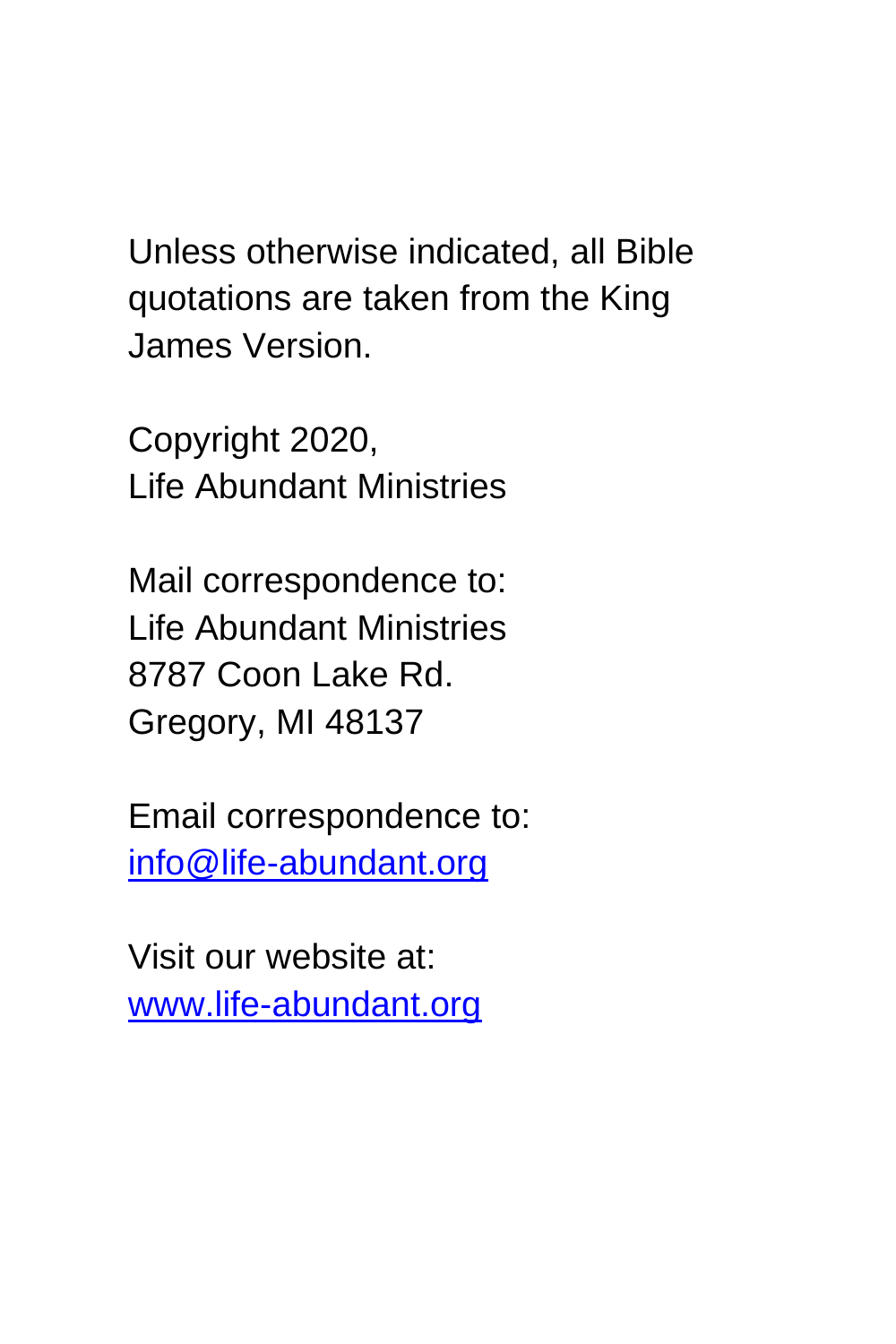# **Journey to Hell**

**By Bryce Pico**

**Word of the Lord, given Oct. 28, 2020: "The end that awaits those who turn their backs on God is so appalling, you cannot comprehend it."**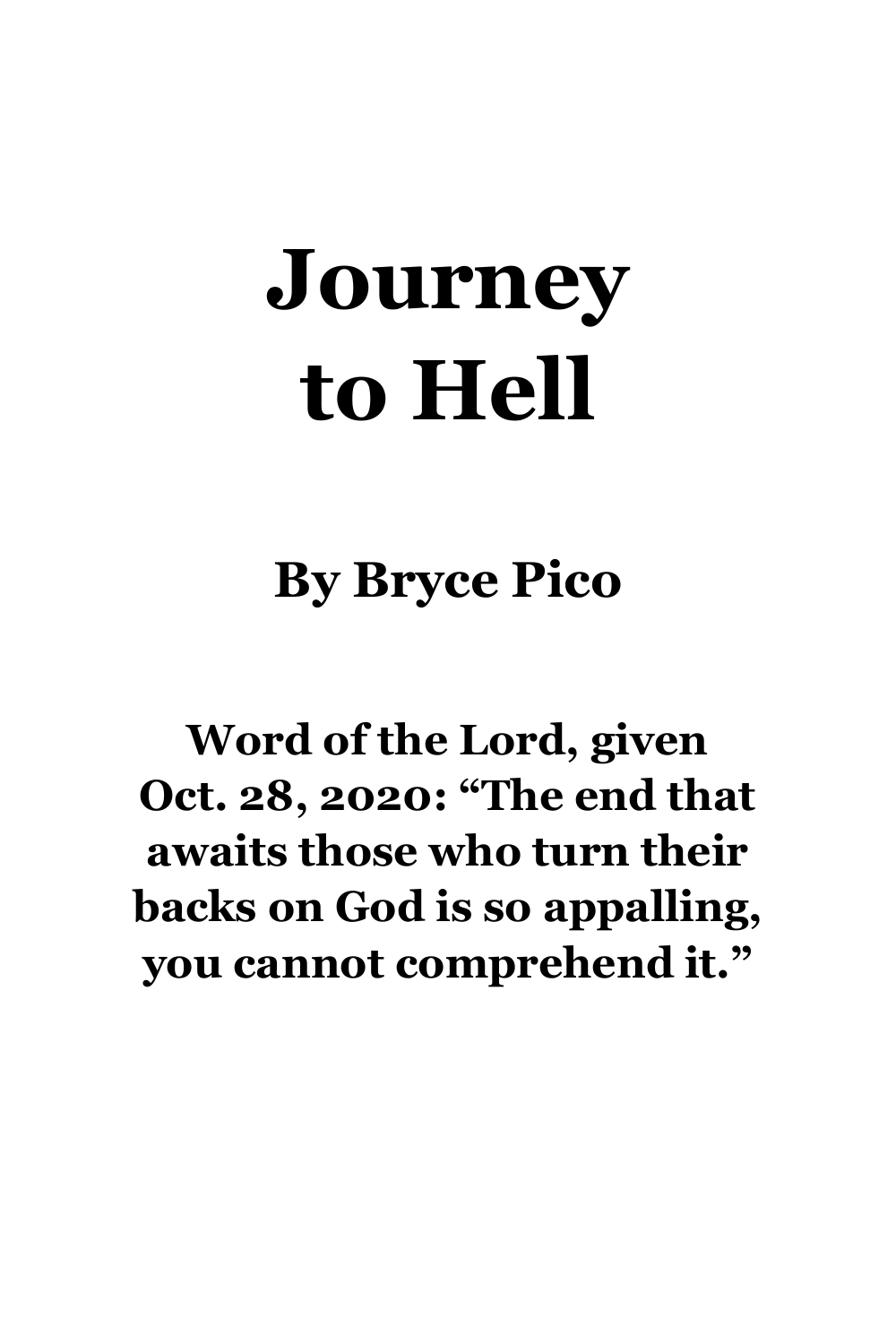*"Blessed is he that readeth, and they that hear the words of this prophecy, and keep those things which are written therein: for the time is at hand."* Revelation 1:3

On October 28, 2020, at 7:17 p.m., the Lord called me to pray. I typically don't pray in a traditional way, but on that night I was compelled to get down on my knees, put my head in my hands, and pray intently in tongues. Within moments, I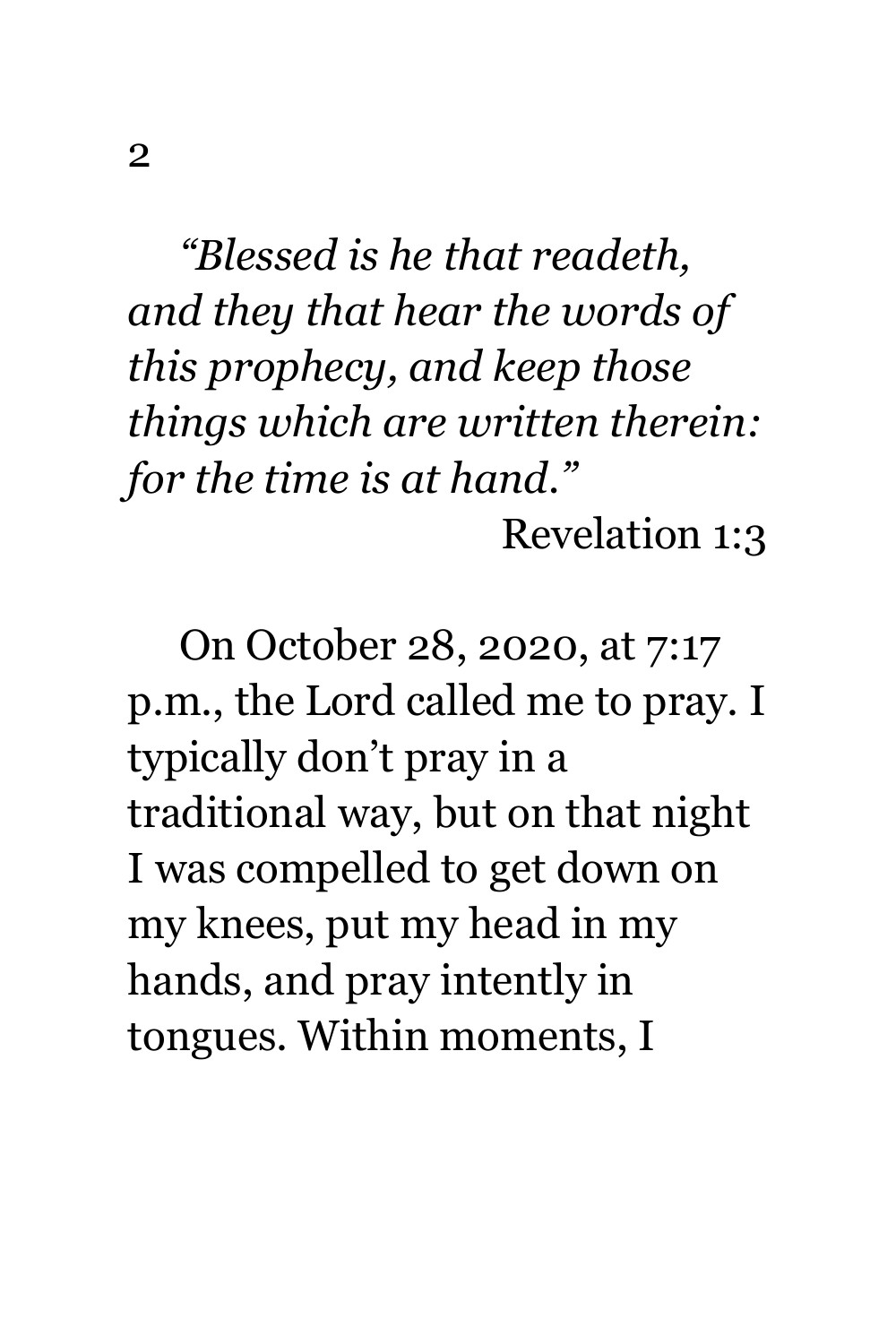found myself outside of my body and away from my home.

I believe the Lord allowed me to visit Hell, in the spirit, and this is my story.

## **Why I Wrote This Book**

This is not something I wrote to share with the unsaved. If you have not made Jesus Christ your Lord, this story is not for you. This is something I was led to share with believers, those who have already been born again and are called to share the Gospel.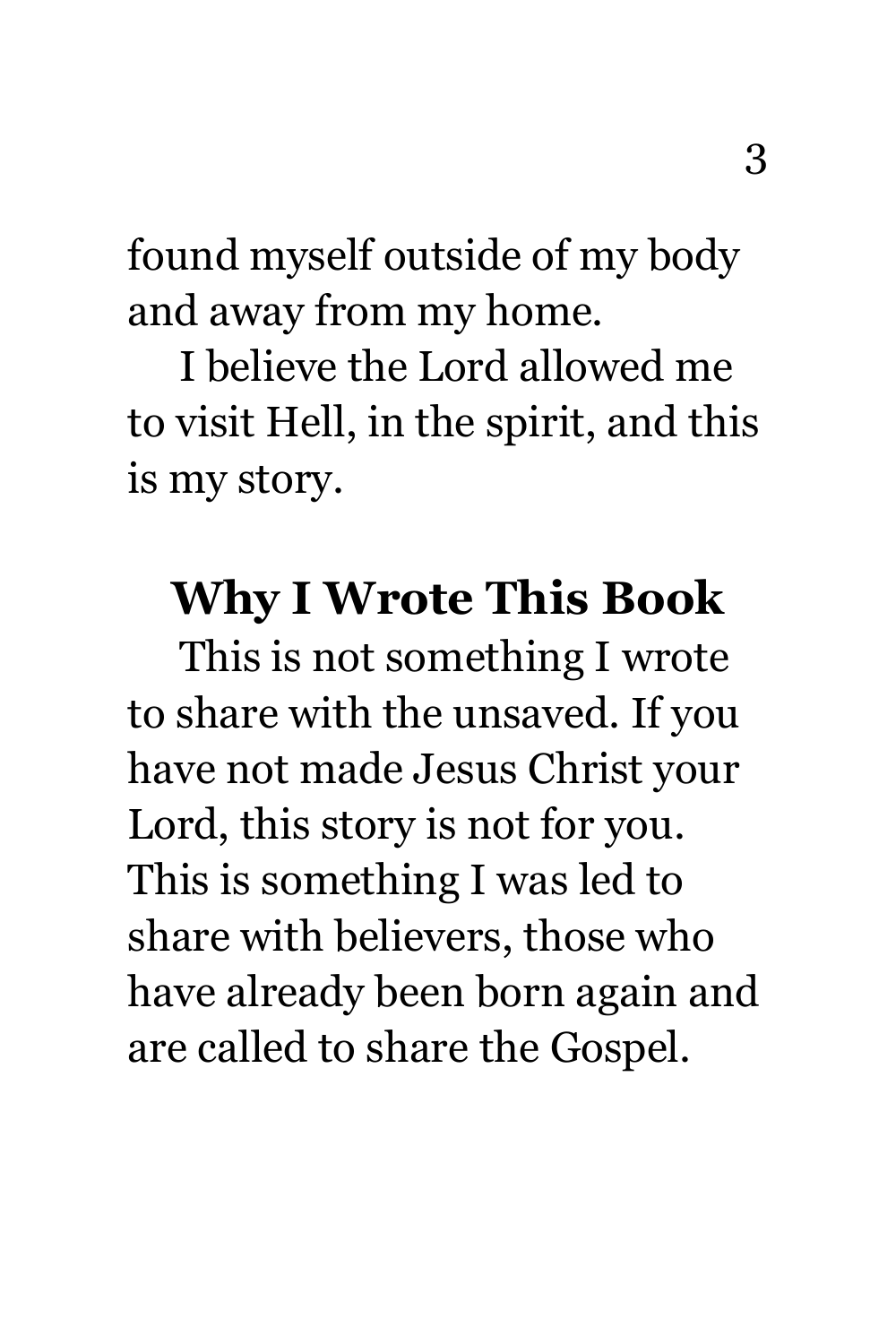A man once told me that Christians do not believe in a literal Hell. It's something they've heard about, but they do not have

a full revelation of. If they did, he said, they would grab every single person on the street and tell them about Jesus.

Without criticizing any churches or ministers, I would have to say that is true. It's important to teach people in the Church about heaven, but preaching about hell has fallen out of favor.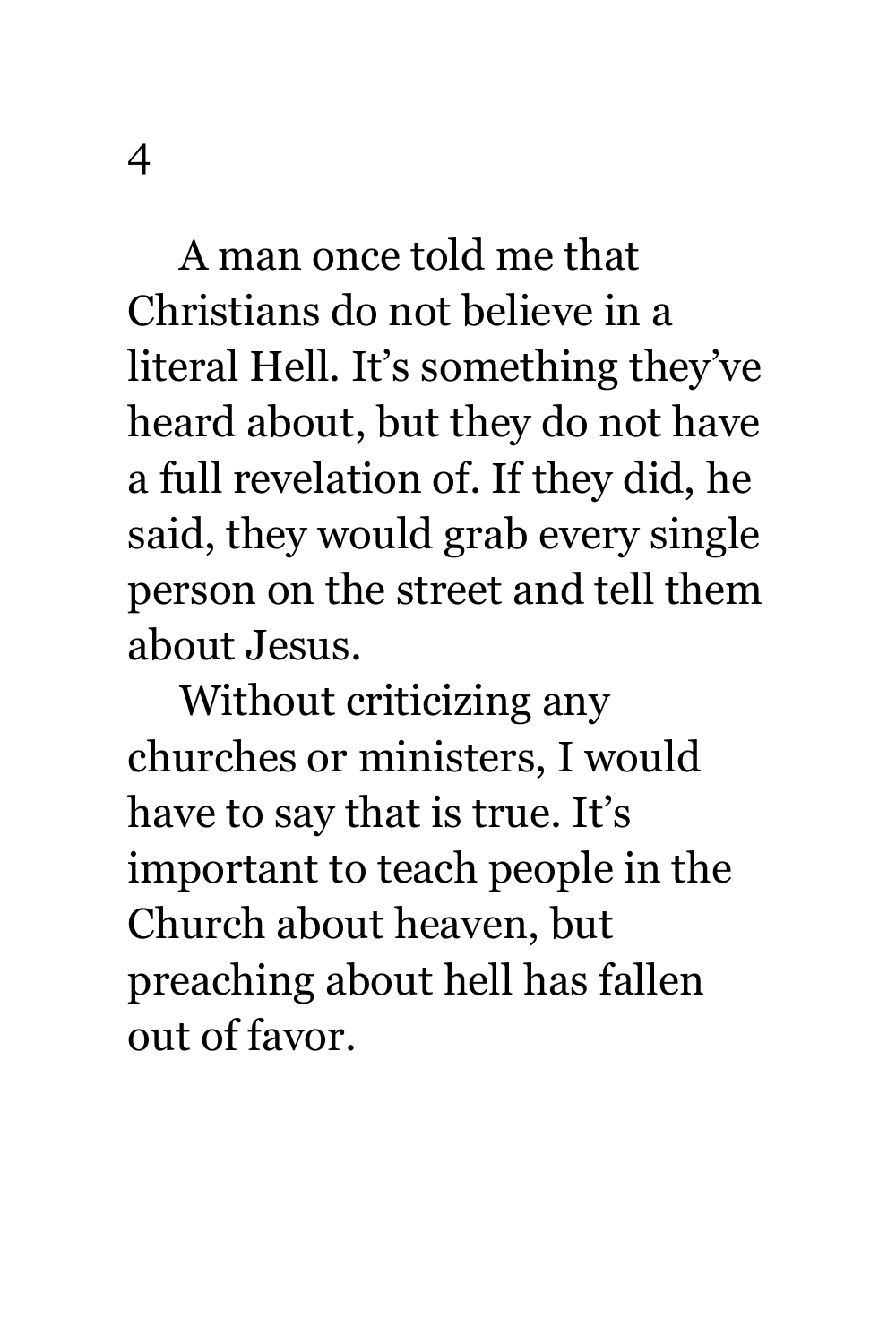In many American churches, feel-good messages have taken the place of sound biblical teaching. Whether we like it or not, the Bible teaches us about the consequences of sin. For example, Romans 6:23 tells us that "the wages of sin is death." Our choices in this life have an impact on our eternal life. Good or bad, saved or unsaved, we are going to live forever. And our decisions, primarily the one we make about Jesus, will determine where we spend eternity – with God or without.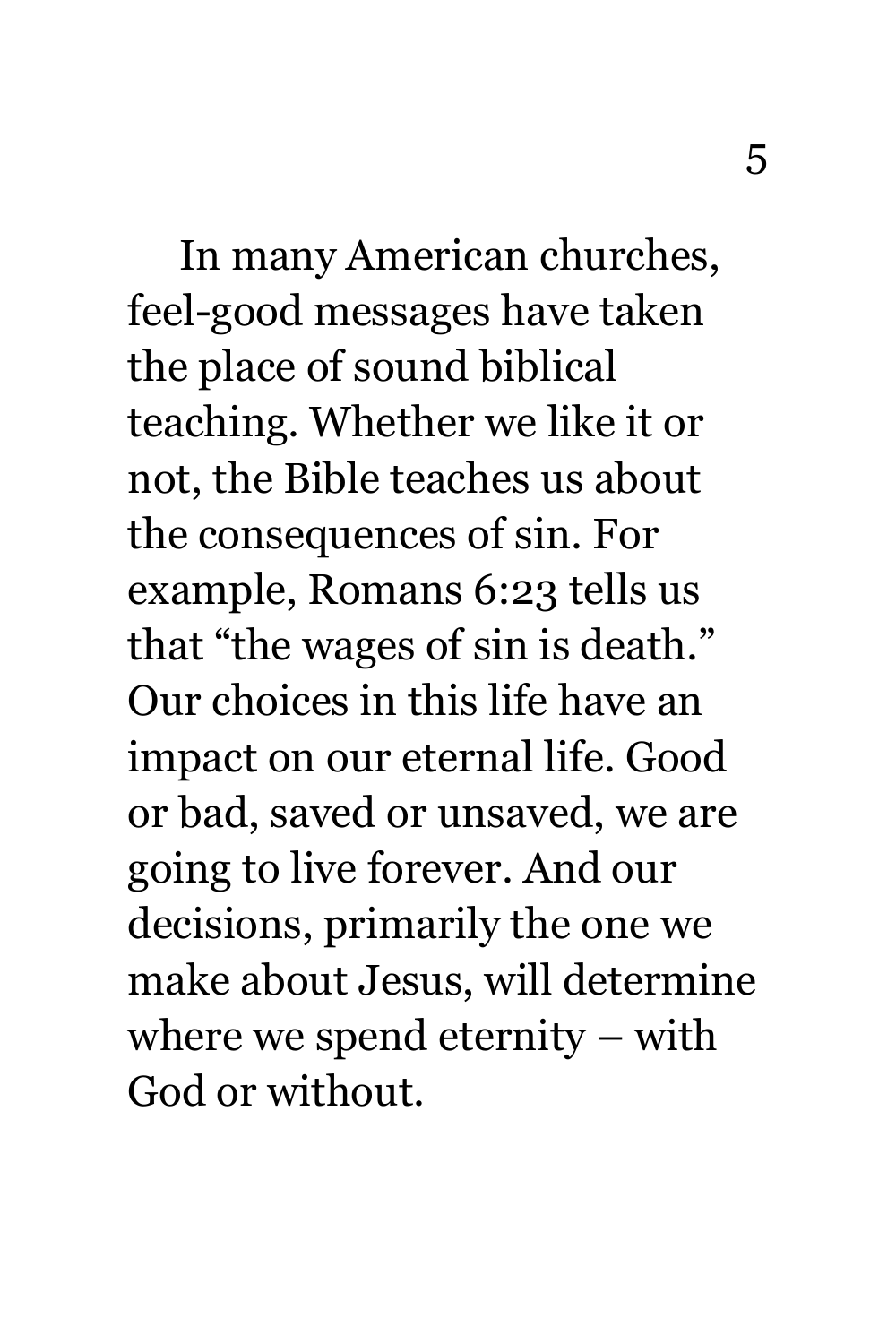I usually don't share my dreams or what I see in the spirit during prayer, but this instance was different. I believe the Lord showed this to me for the good of His Church. We've not taken His Word seriously in this area, and people need to know Hell is waiting for those who don't receive Jesus as Lord.

The old saying goes that only two things are certain in life: death and taxes. For our loved ones, neighbors, friends, and coworkers, they face one of two certainties: heaven or hell. It's up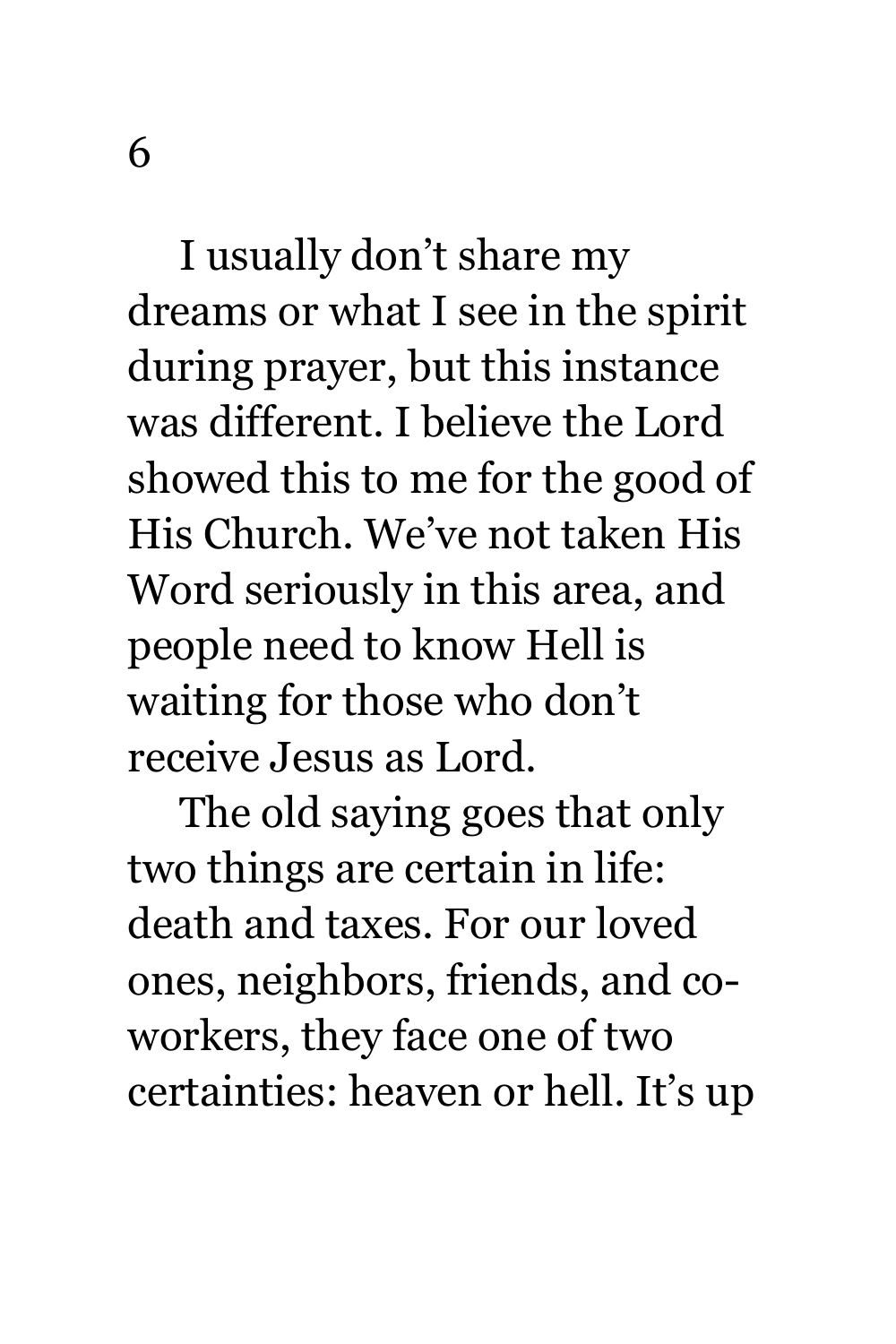to us as the Body of Christ to help them make that decision. To not know the gravity of that decision does us and them a disservice – and time is ticking away for every single person on this planet.

We need to take hell seriously if we are going to take evangelism seriously.

## **Warning Signs**

I live in the mountains of Colorado. While the views are beautiful, driving can be a challenge. There are dramatic elevation changes, sharp turns,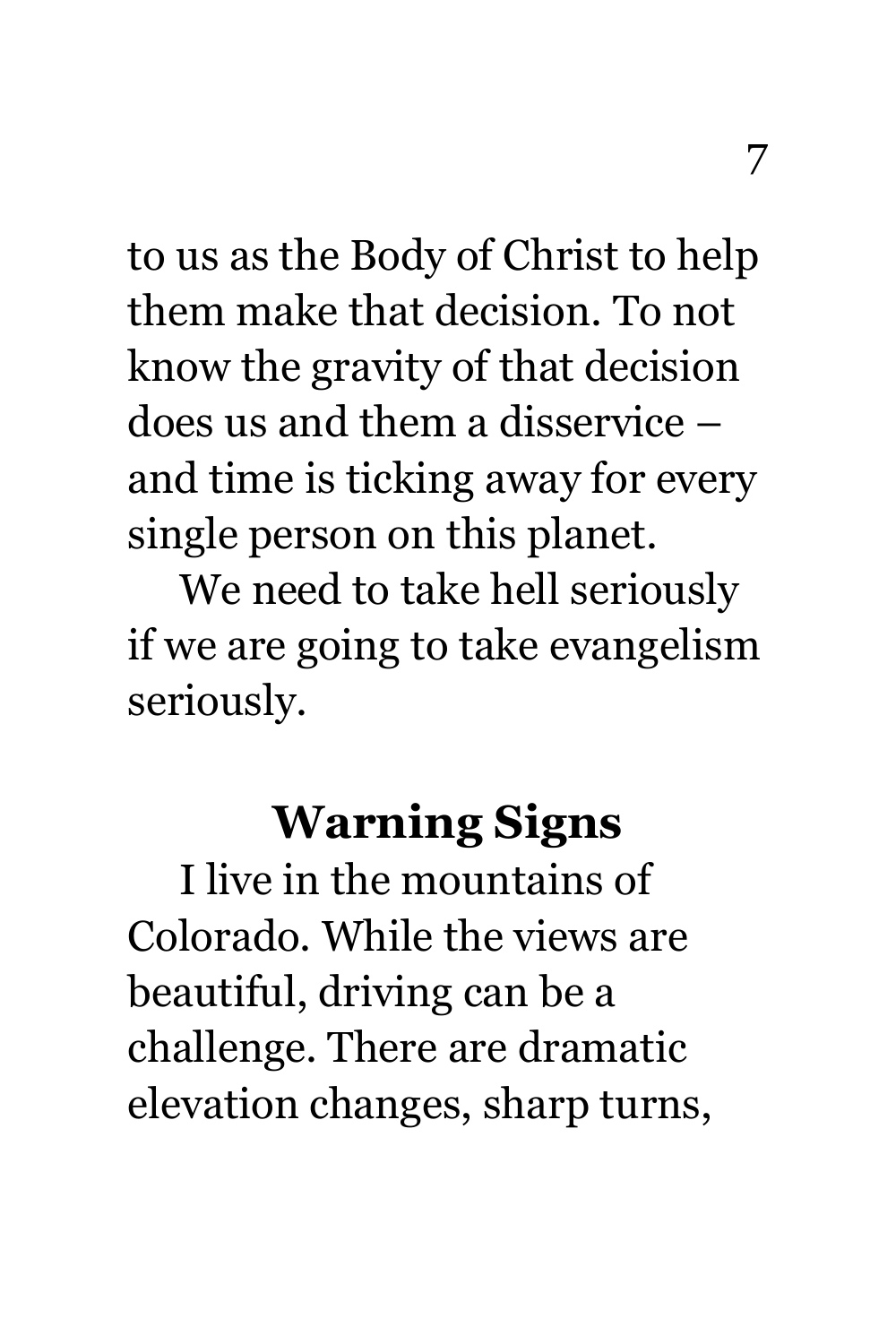and steep drops away from the roadside. Signs help us to know where we should go, how fast we should drive, and what to expect around the next corner.

People here are particularly in tune with winter weather when it comes to making decisions about how they drive. Watching the signs in the sky and on the road are important to saying safe. It would be foolish for someone to just jump in their car and drive the same way every day, regardless of conditions.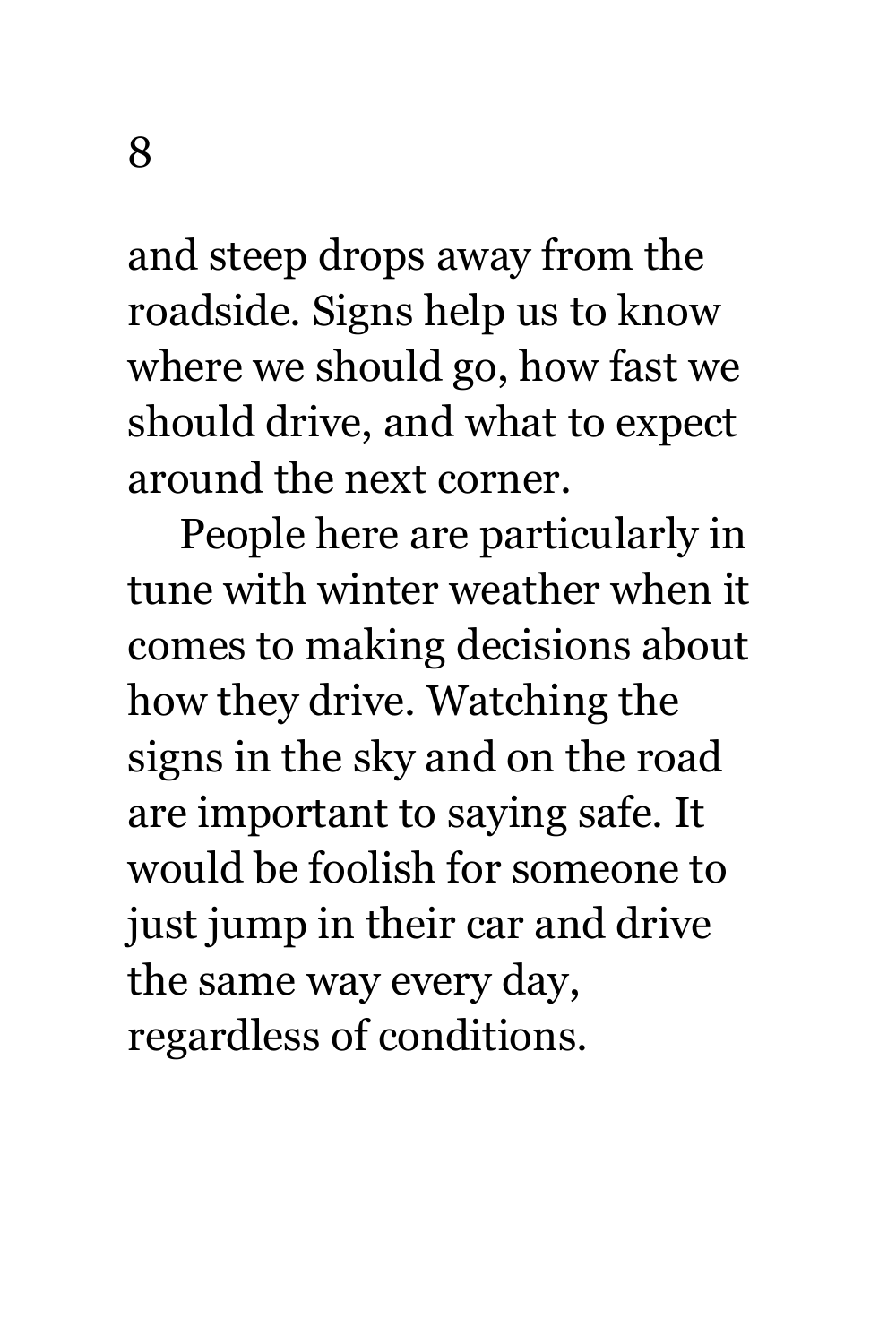For our friends, family, and neighbors, it's important for us to show them the right signs and give them the right directions. If we already know what the conditions are like and where the slick spots are, we can tell them what to watch out for.

Let's say I called to tell you, "County Road 1 has drifting snow at [such-and-such place] and there seems to be ice underneath. I saw cars in the ditch and some have even flipped over. People have been seriously injured. You should consider going another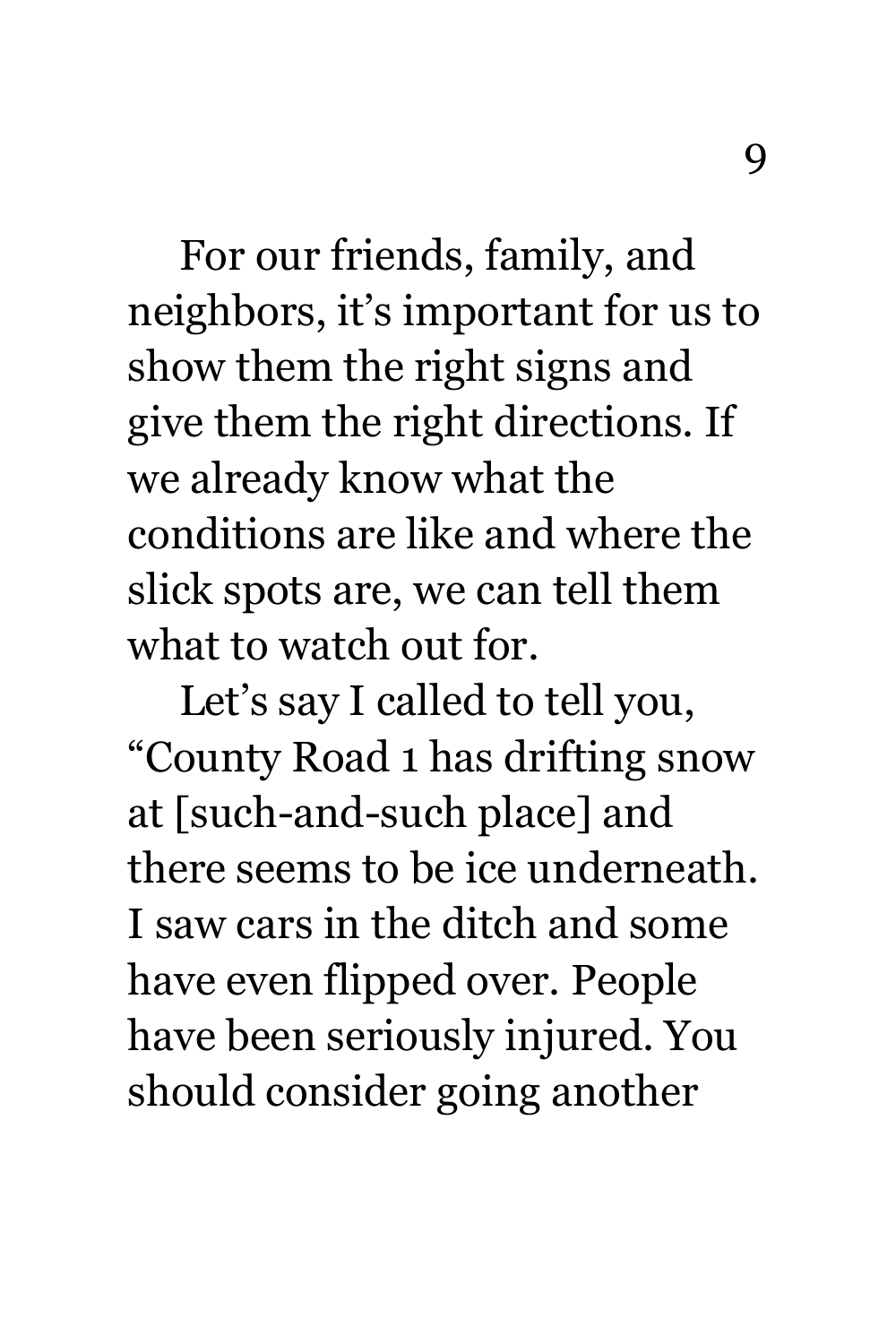way and give yourself more time." You would likely take me seriously and thank me for the advice. You probably would not get offended or tell me I am being judgmental about your driving ability. That would be foolish, because I was trying to share wisdom.

Sadly, many Christians are hesitant to share similar warnings about others' lifestyles and the consequences. The Bible is clear about the kinds of choices that lead to death and hell. Thankfully, we can help people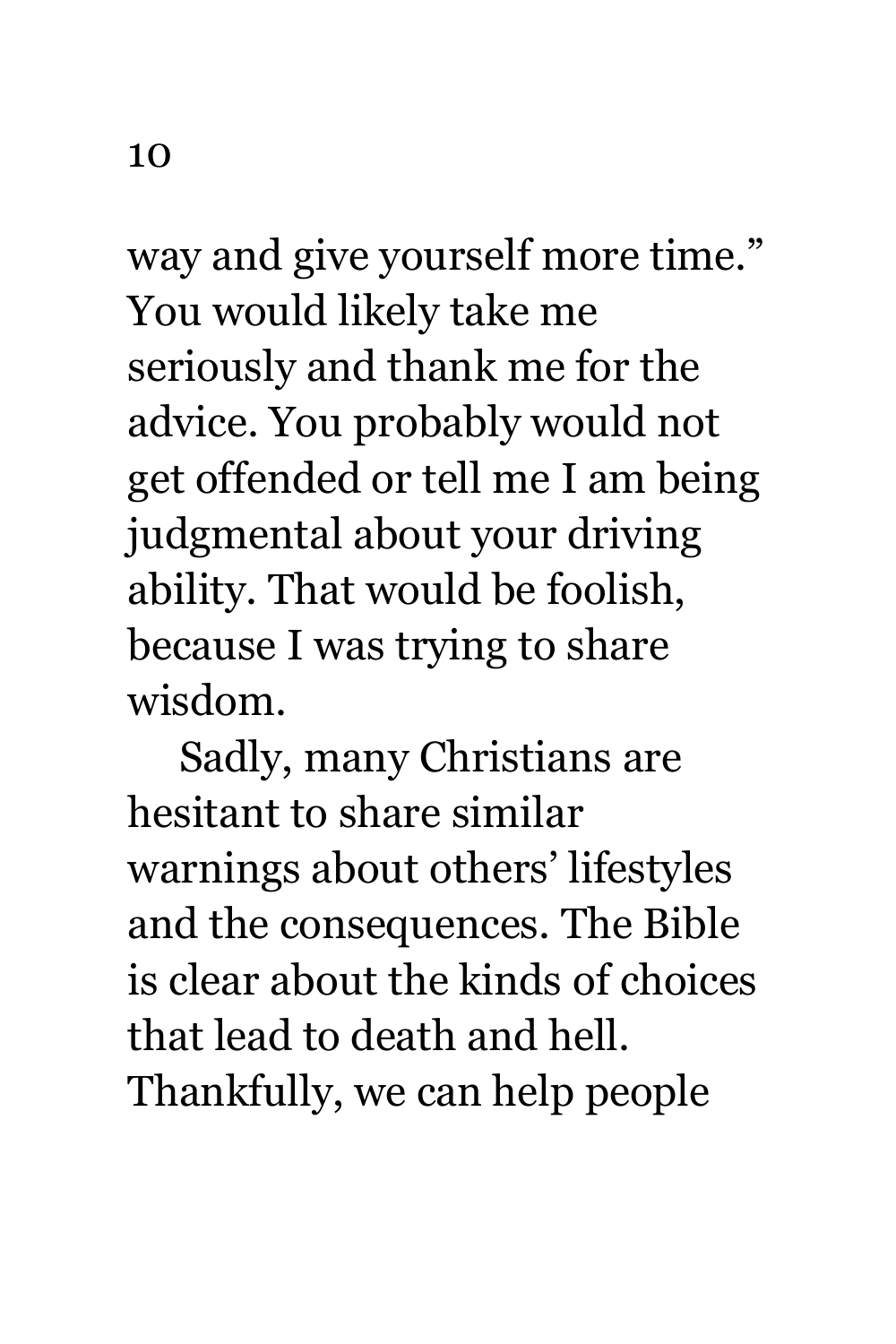divert from that path and find a better way.

Jesus said, "I am the way, the truth, and the life" (John 14:6).

*"The lifestyle choices you are making are not healthy. They're not just hurting you. They are also hurting your family and your career. I've seen too many people going the same way. They have lost everything, died, and suffered consequences beyond your comprehension. There is another way you can go that leads to health and success. And once you've lived a long and full*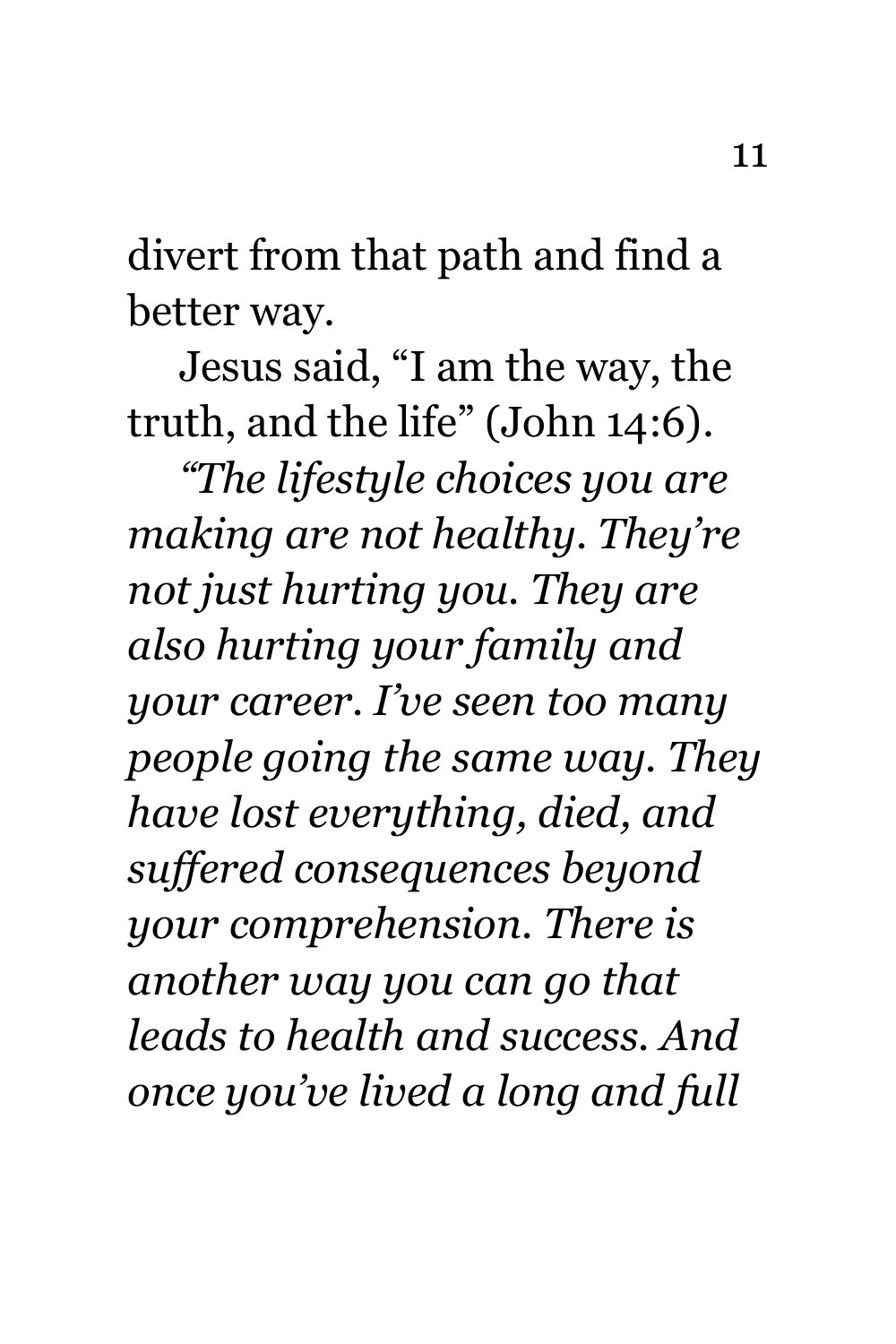*life, you can go on to something even better."*

Doesn't that sound so easy? But many of us won't speak that way because we are afraid to confront people and follow God's direction to share the truth (Eph. 4:15). We don't want to offend someone, damage a relationship, or get in trouble (which does happen in schools, workplaces, and many countries around the world).

Let's face it  $-$  it's just much easier to share all the nice things about Jesus and let people decide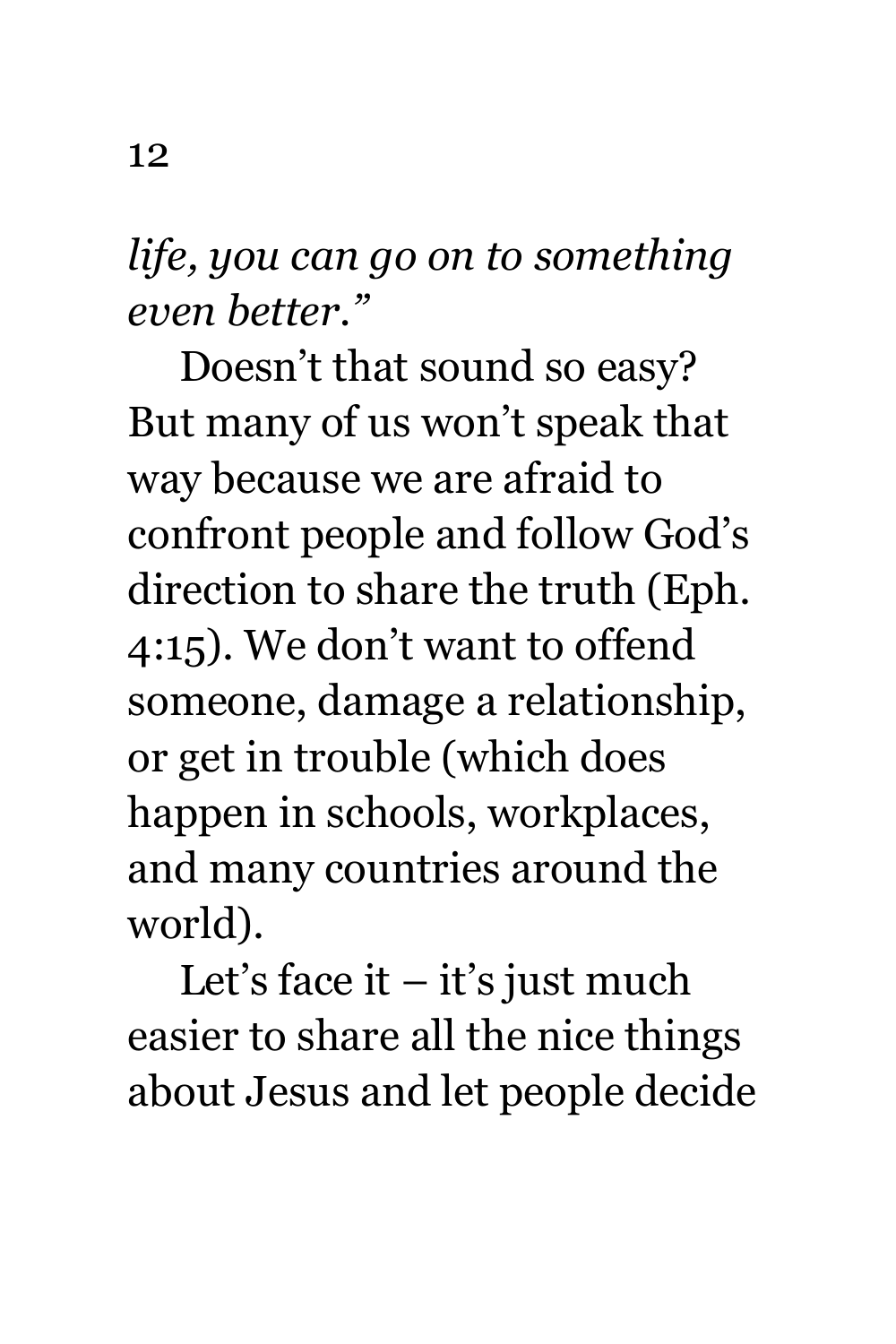if they want to receive Him as an add on to their lives. If people think the way they live won't make much of a difference one way or the other, what good is Jesus to them? In fact, thanks to our schools and media, there are many people who believe physical death is the end – there is no God and no afterlife. "We all just end up dirt in the ground, so what does Jesus matter?" they might ask.

If you were my friend and I was headed for a crash, I hope you would sincerely try to tell me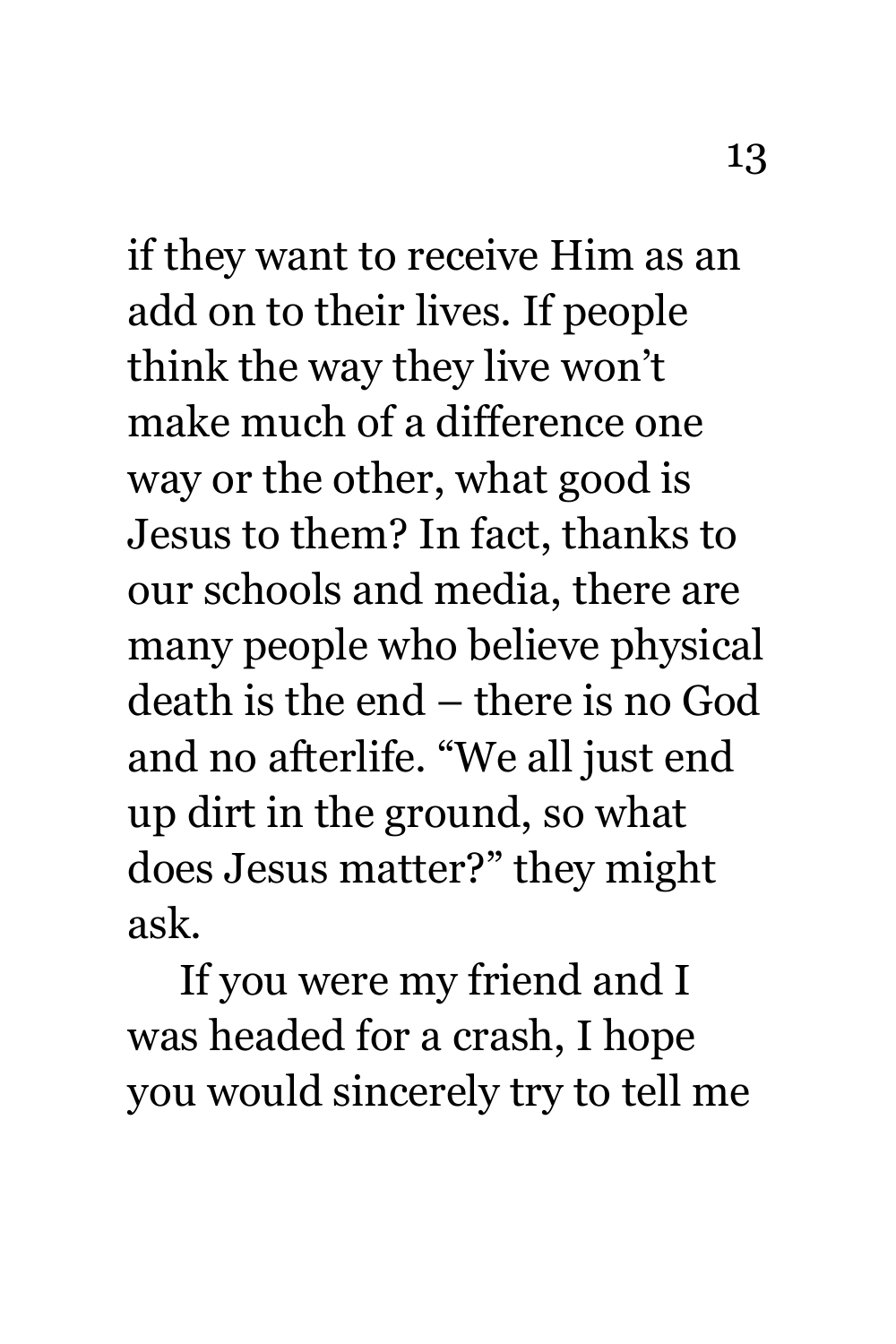about it. If my car slid into a tree and I landed in the hospital, I would be awfully disappointed if you hadn't warned me when you had the chance. Think about the people who are going to slide into hell if we don't share the Gospel and offer an alternative.

#### **Descent into Hell**

When I began praying that night, I began to see things in the spirit – in my inner man (Eph. 3:16) – even though my physical eyes were closed. And since I am a spirit first, though my body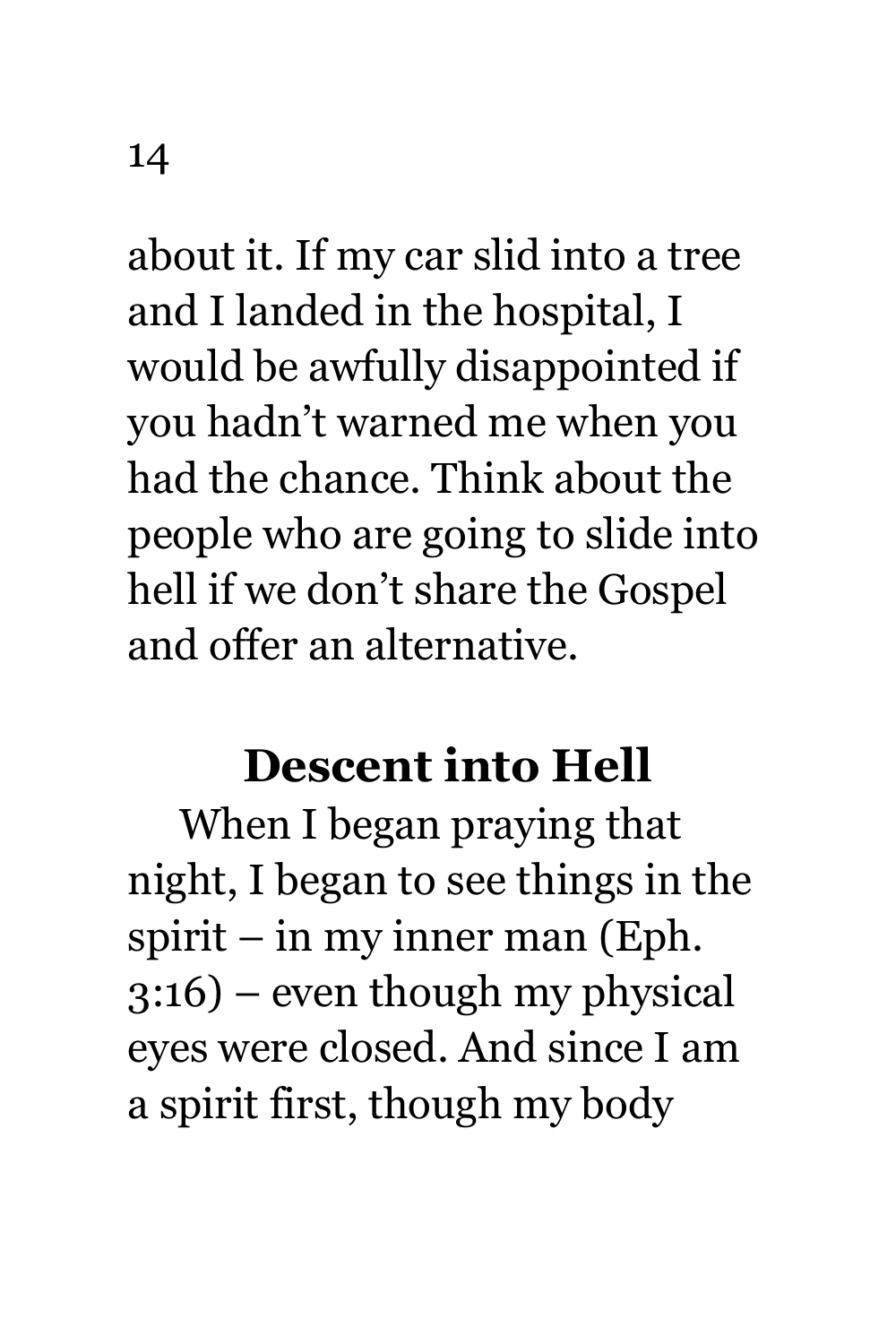stayed at home, I was able to travel somewhere else in another reality. Moving in the spirit, I lost all sense of time and space in the physical realm.

The first thing I experienced was falling at a rapid rate. However, I was not free falling like a skydiver. It was like I was being swallowed and falling into the center of the earth (Num. 17:24-34).

As I began adjusting to a different reality, I began to see flames all around me. It was like a tunnel that was on fire. The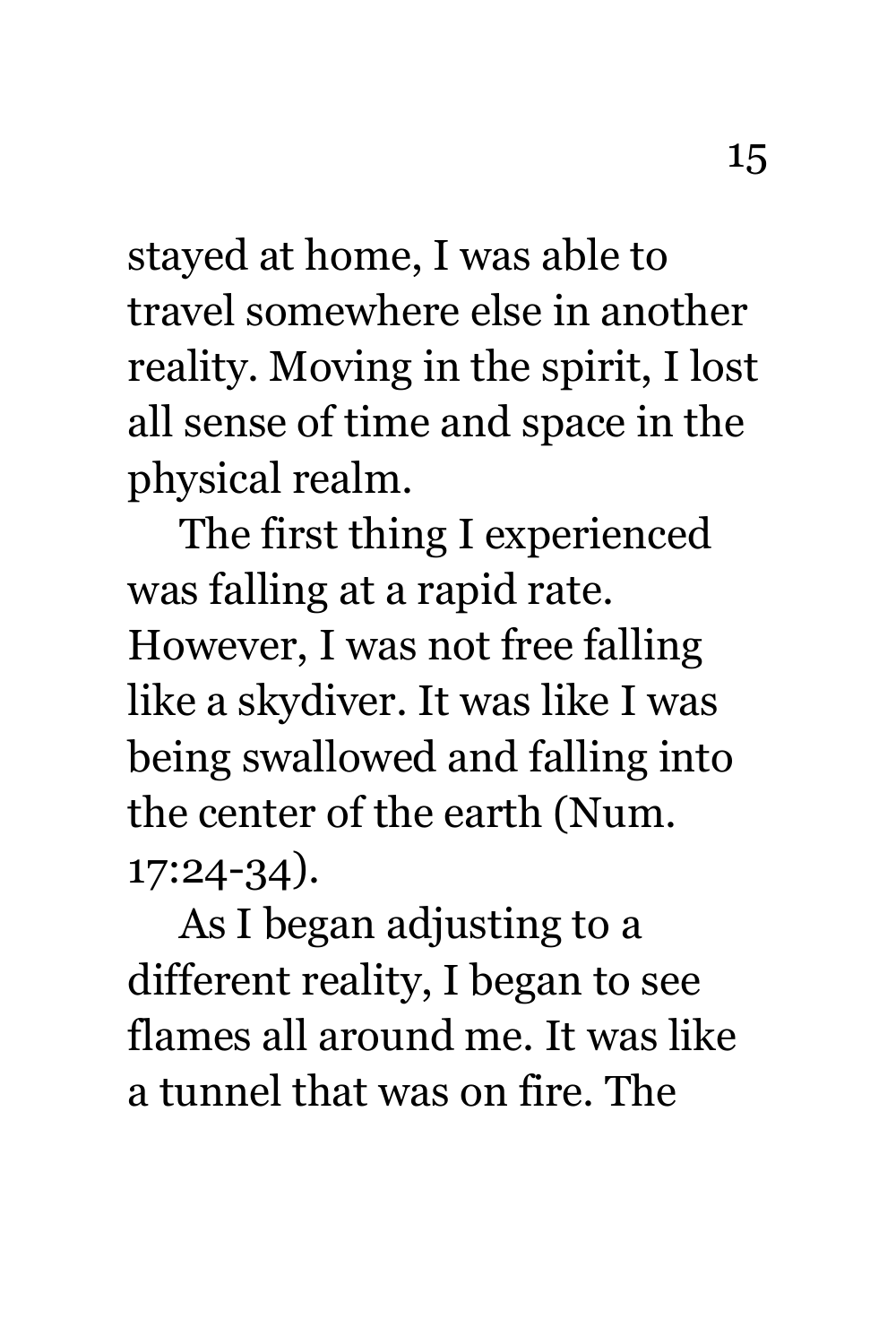heat was intense, but thankfully the Lord dulled my spiritual senses so I only experienced a small fraction of what was actually happening.

As I continued traveling at an increasing speed I noticed myself passing a gate (Matt 16:18-19). Without describing what the gate looked like, it was clear to me that there is a definite separation between Hell and the rest of the universe.

Hell is a place that is enclosed and serves as a prison. It was easy to enter, but I got the impression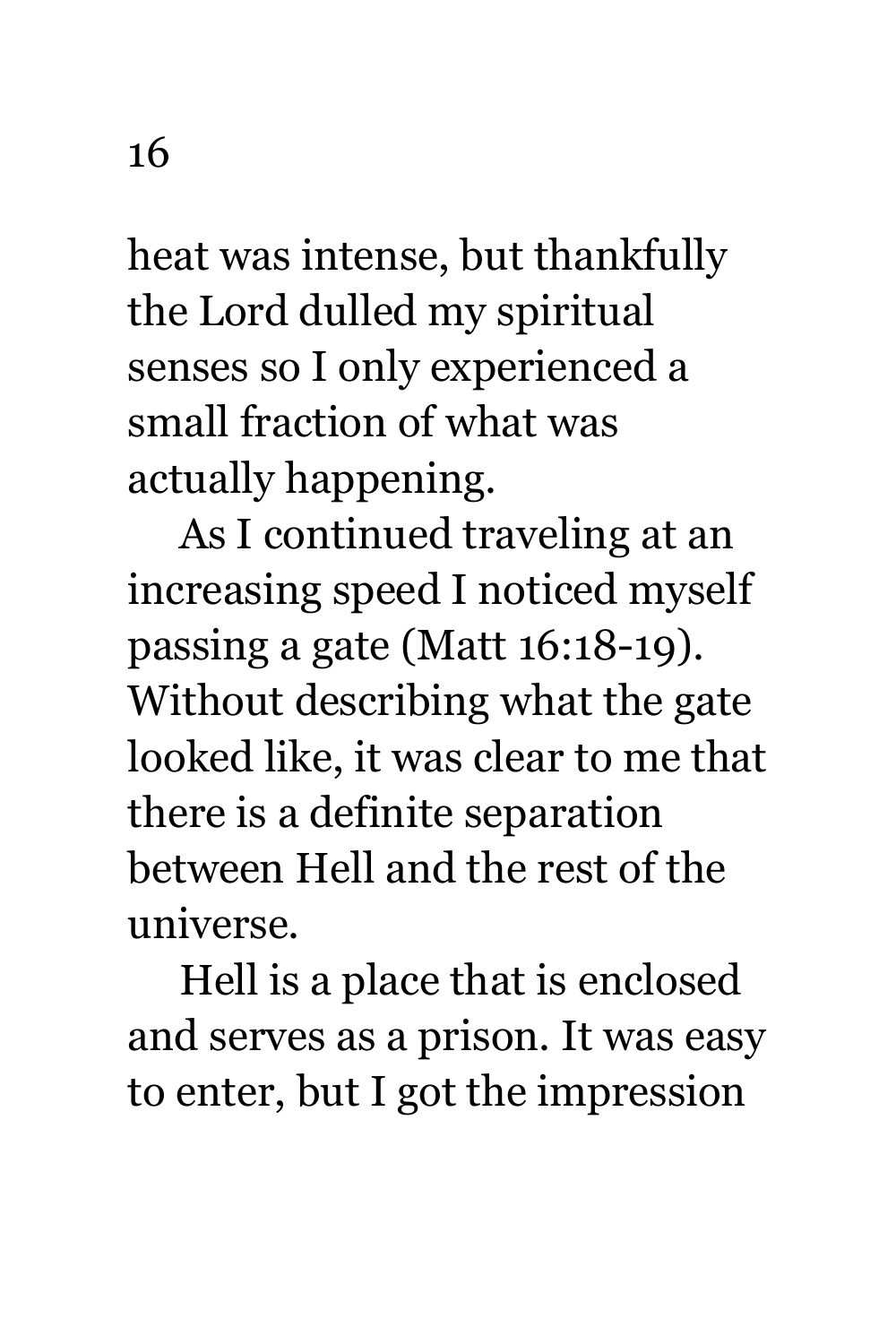it would be much more difficult – impossible – to get out. This was not a place I wanted to be. I could feel despair gripping me as I passed the gate and looked back at the diminishing light and hope behind me.

As my descent continued, I began to see hands reaching out and faces emerging from the darkness around me. These dull gray figures had empty holes where their eyes should have been. Their mouths were open and they seemed to be gasping for air. The hands reached out to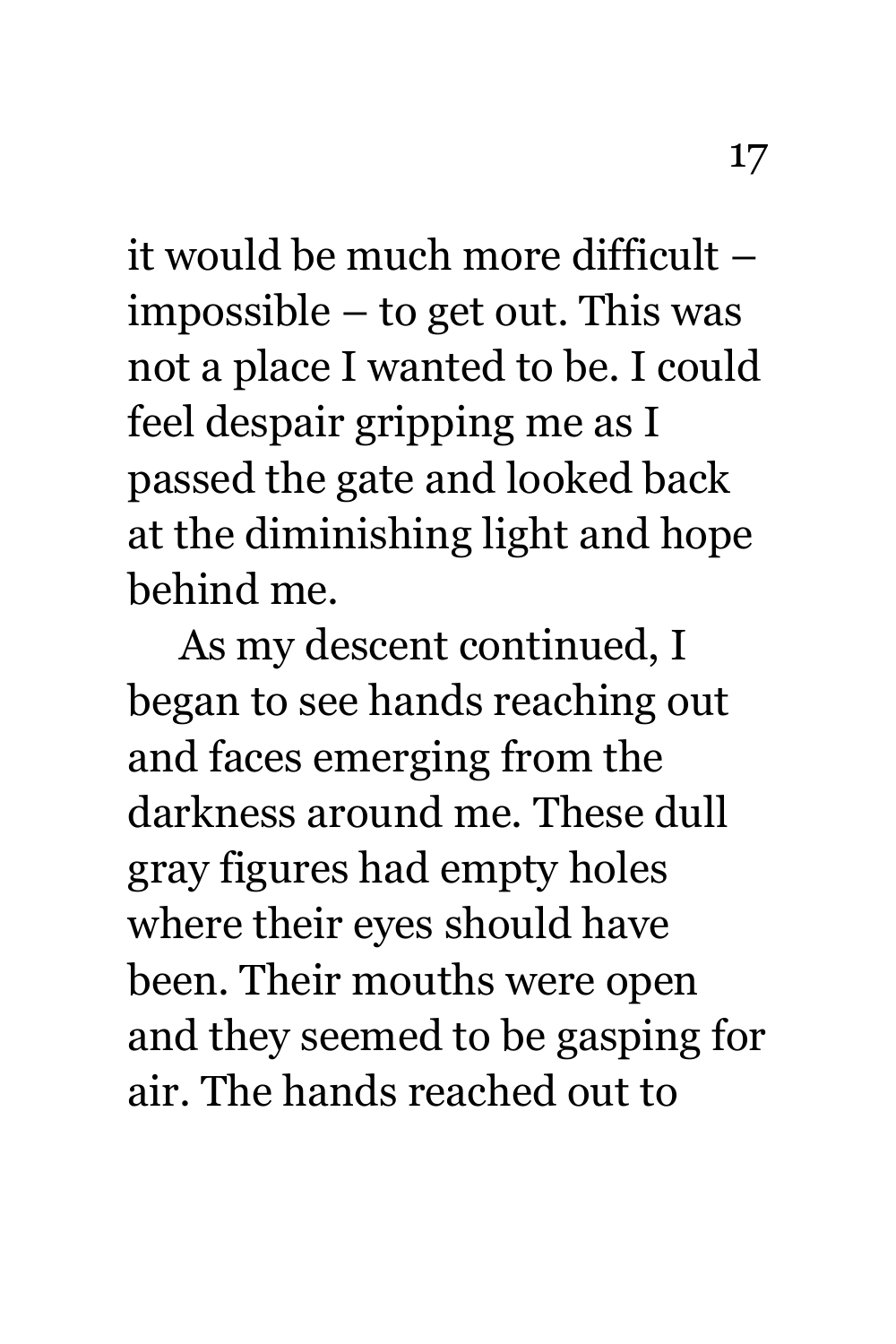grab at my body from all directions, trying to take hold.

I knew almost immediately that these were the disembodied spirits of demons – fallen angels that followed Lucifer/Satan out of heaven. Now, stripped of their power and ability to demonize humans, they were being tormented in hell. They had no way to fulfill their rebellious schemes and were suffering as diminished and helpless spiritual beings.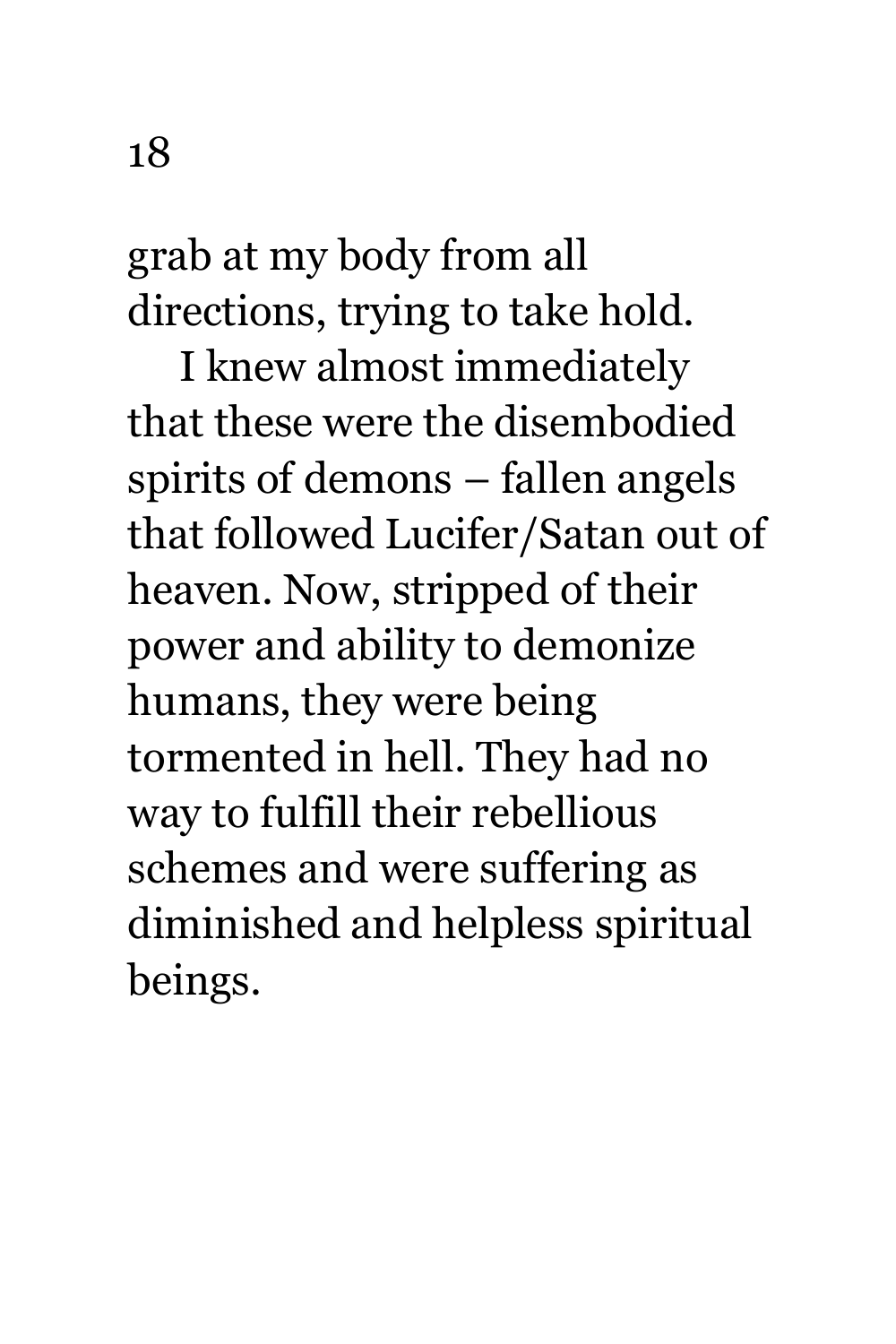#### **Demons**

Satan and his demons are parasitic, always looking for a host. They were designed by God as servants and messengers. They were made to deliver God's Word as agents of His authority with no authority of their own. Lucifer rebelled against God by wishing to be like Him (Isaiah 14:12-15) – an ability reserved only for those made in God's image (Gen. 1:27).

When Satan and the rebellious angels were cast down into the earth, it was with the intent that mankind would rule over them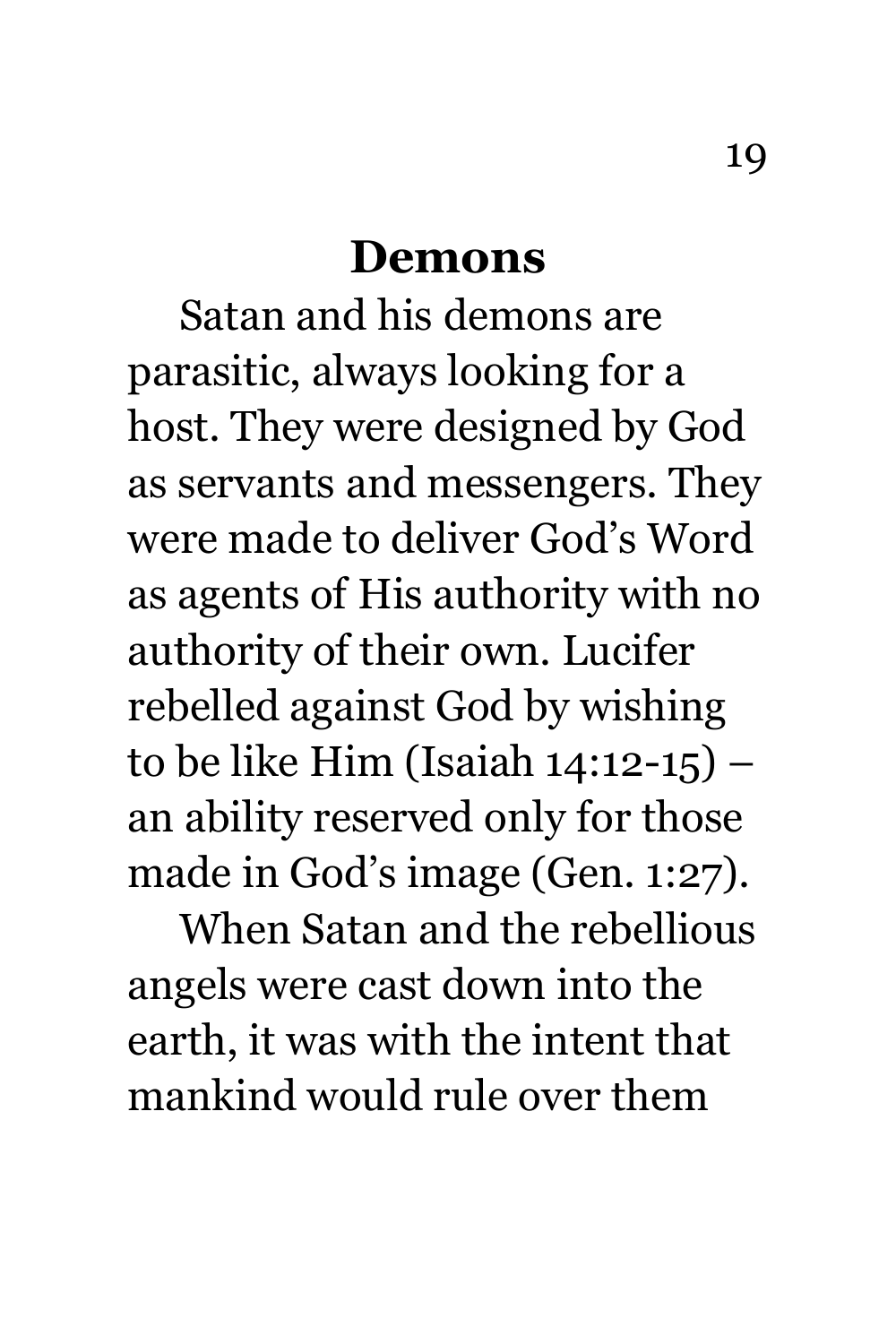until they could be cast into torment forever. However, the first man and woman were deceived and relinquished their delegated authority from God (Gen. 1:28) to Satan (Gen. 3, Luke 4:6).

Despite their perverted rebellious nature, even demons know God and tremble (James 2:19). They know what awaits them. Throughout the Gospels, when evil spirits encountered Jesus, they responded to his presence by speaking through demonized people, "We know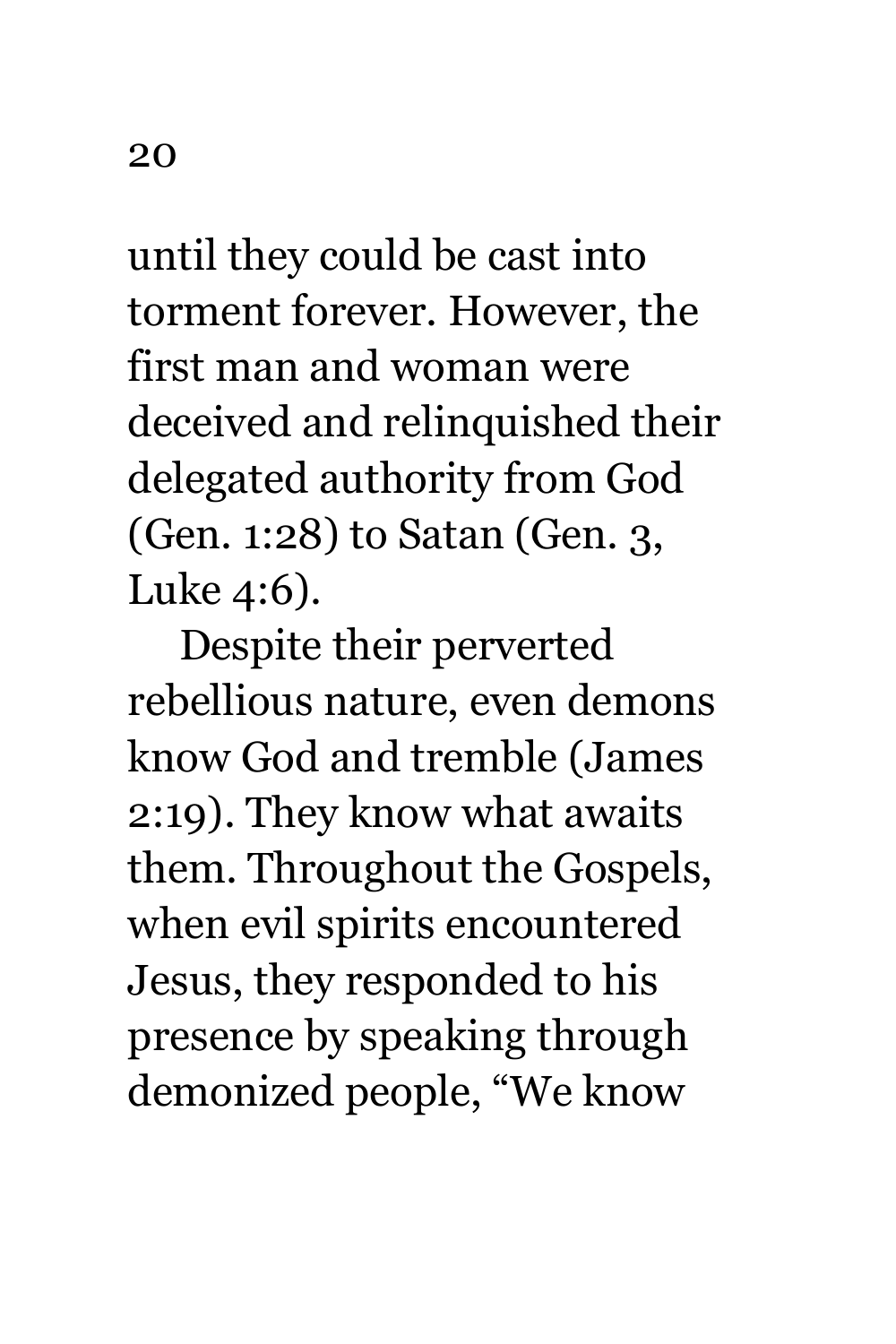who you are. You are the Son of God. Have you come to torment us before the time?" (Matt. 8:29).

Demonic forces have harnessed the physical bodies of men and women to execute their rebellion and destroy those made in God's image, with the hope of wiping humanity off the earth and ruling it themselves. But even they recognize – unlike many people – that there is a time of reckoning coming. There will be a judgment day when they and their king, Satan, will be cast away forever (Rev. 20:10).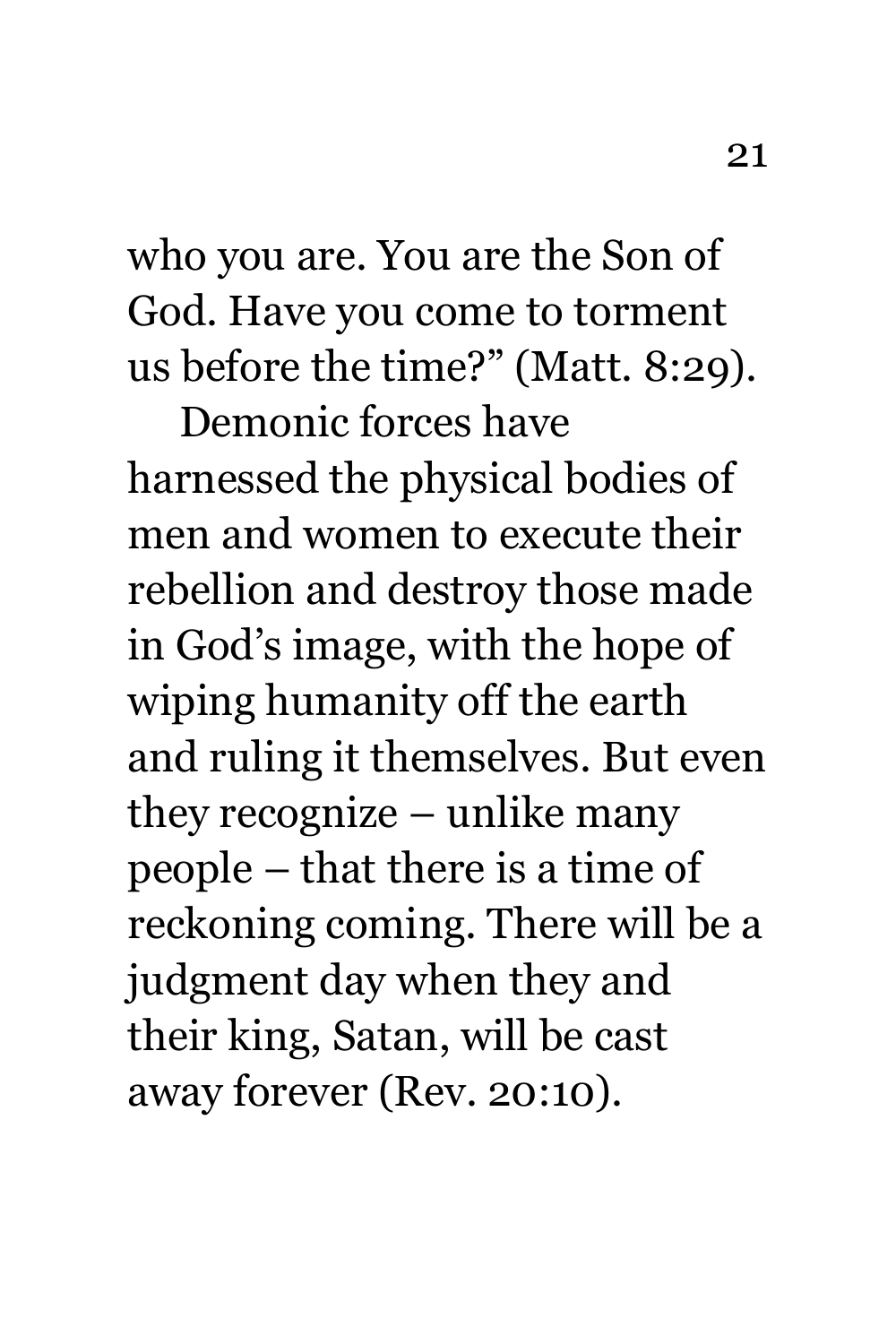We need to know and be able to share that hell was never meant for mankind. God doesn't want any people to go to hell. That is why God sent His Son (John 3:16), so we could be saved and have eternal life (a relationship with Him), and avoid eternal damnation (separation from Him in the torment of Hell).

#### **Jesus the Savior**

Jesus was sent on a rescue mission. If we don't repent (turn back to God), those demons that torment us on this earth will drag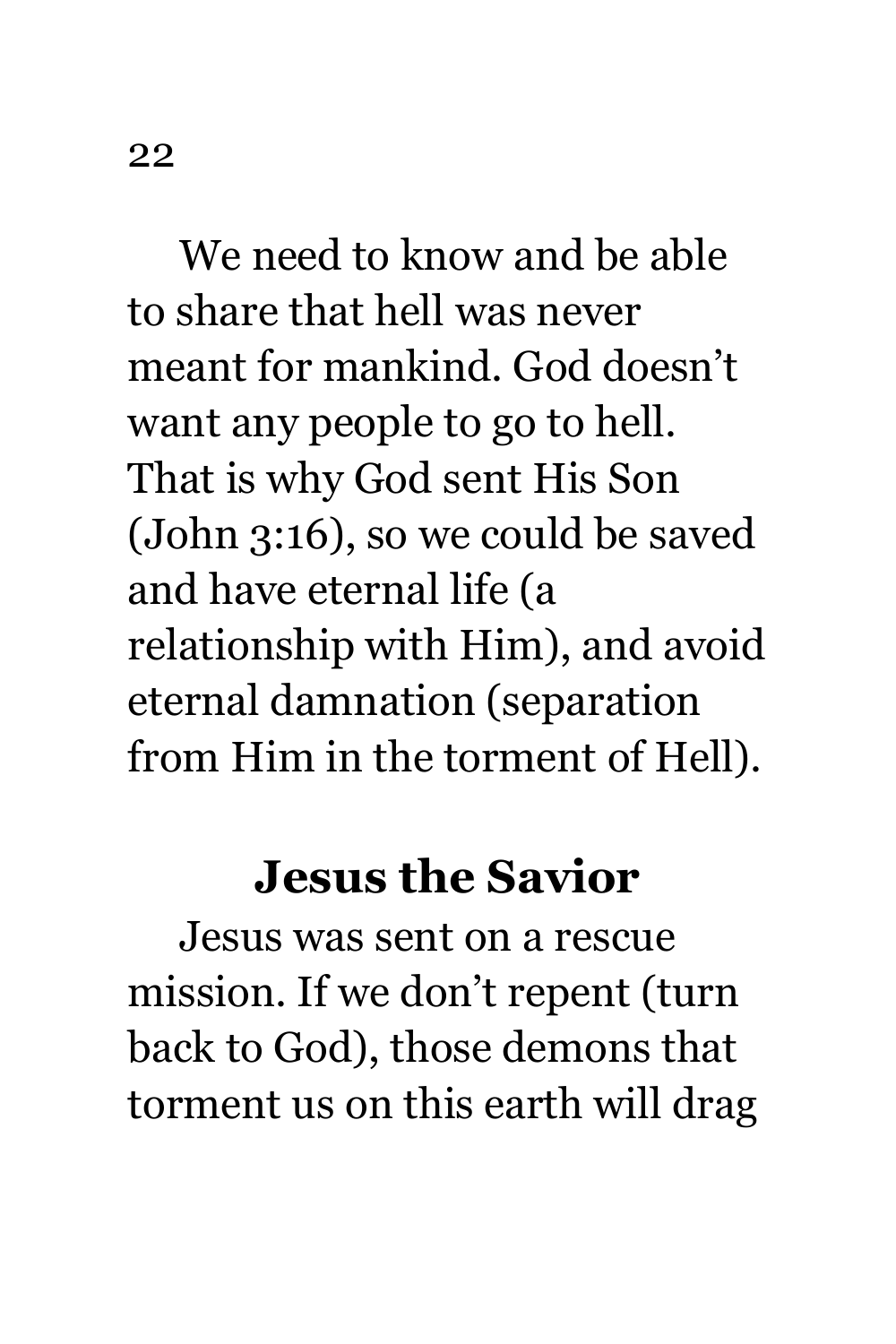us into Hell with them. Their reward becomes our reward if we do not receive Jesus as our Savior (Rescuer).

People who don't know Jesus are hostages – human shields – used by Satan and his demons in their war against God. Sadly, many people have had their hearts hardened and are suffering from a spiritual form of Stockholm Syndrome. People have let their captors become their leaders. They stay in captivity, even when escape is possible.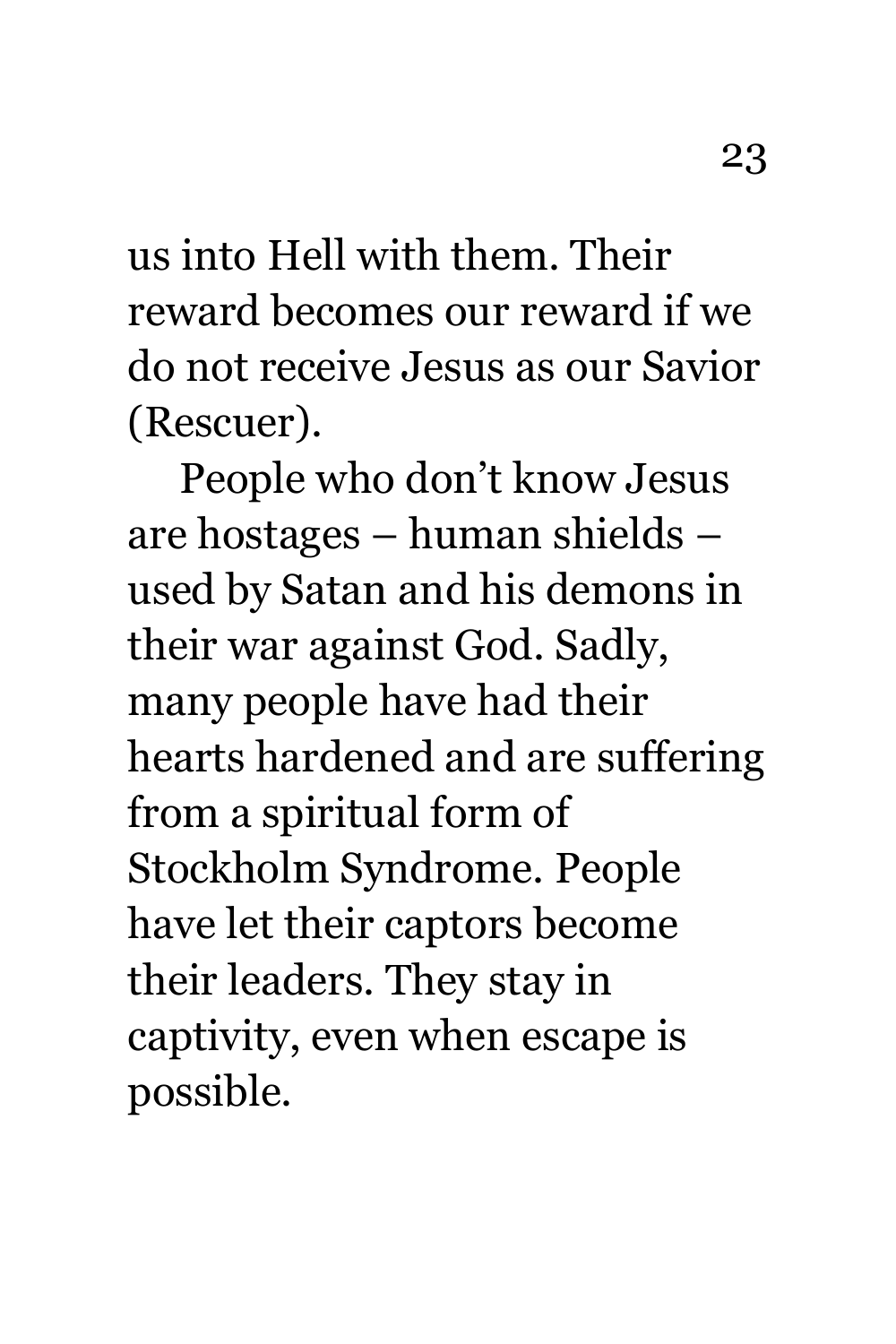Our job in sharing the Gospel is to be hostage negotiators. We share the Good News of Jesus, who He is, and what He has done, so people will turn away from Satan, pull free of the demons that have a hold on them, and give God that one clean shot that will send them to Hell forever.

#### **The Lake of Fire**

After passing through the gauntlet of demons, I found myself sinking in a lake. However, what I felt was not the cool relief of water. The burning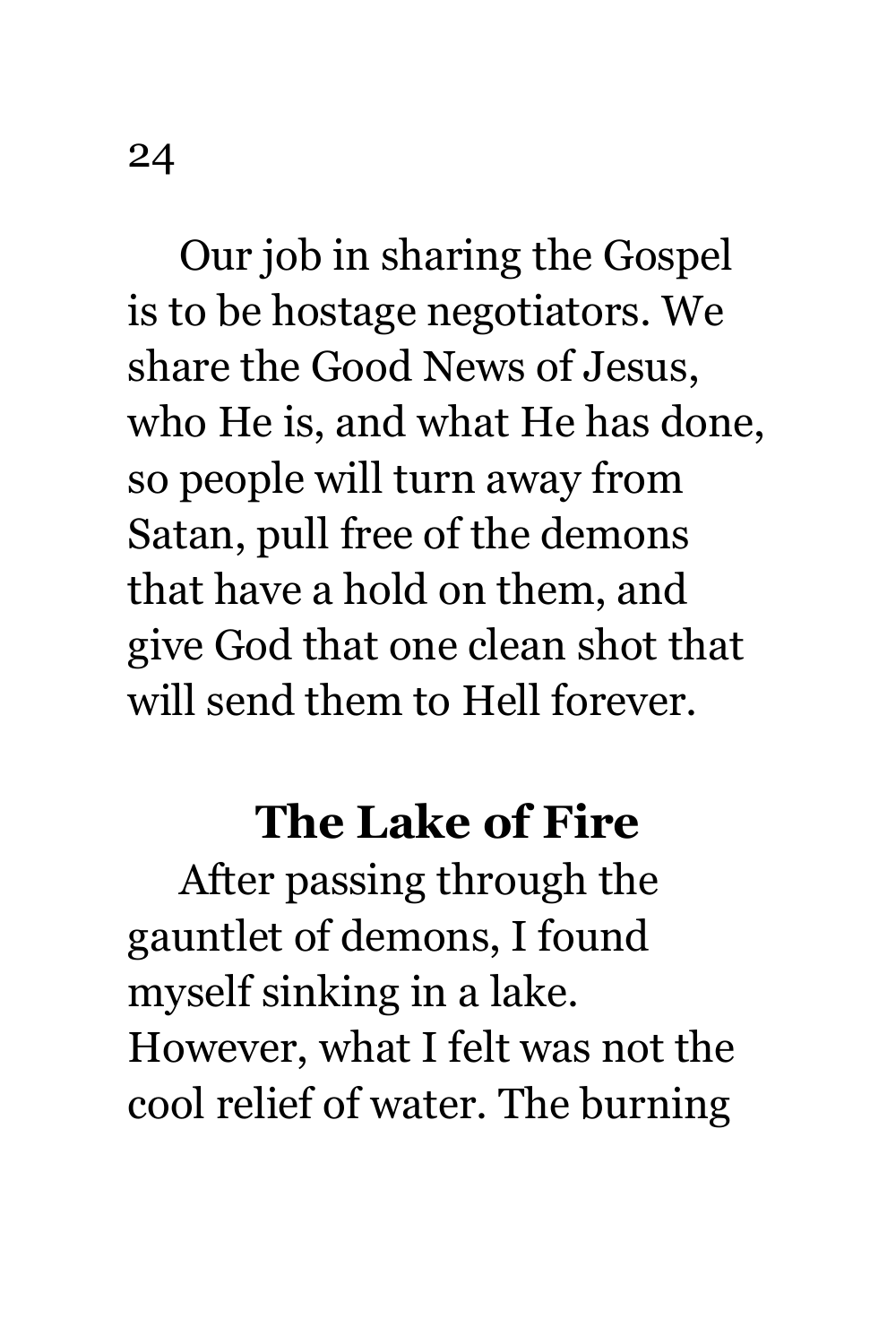heat I first experienced as I was swallowed into the earth intensified by the moment. The darkness had deepened so that I could not see, but I did have a knowing of what was going on around me.

I sensed giant blades, shaped like claws, ripping at my flesh and slicing it open. It did not fall away as I thought it would. The wounds closed, only to be torn open again. It was a continuous wounding and tearing apart. This caused intense pain throughout my body.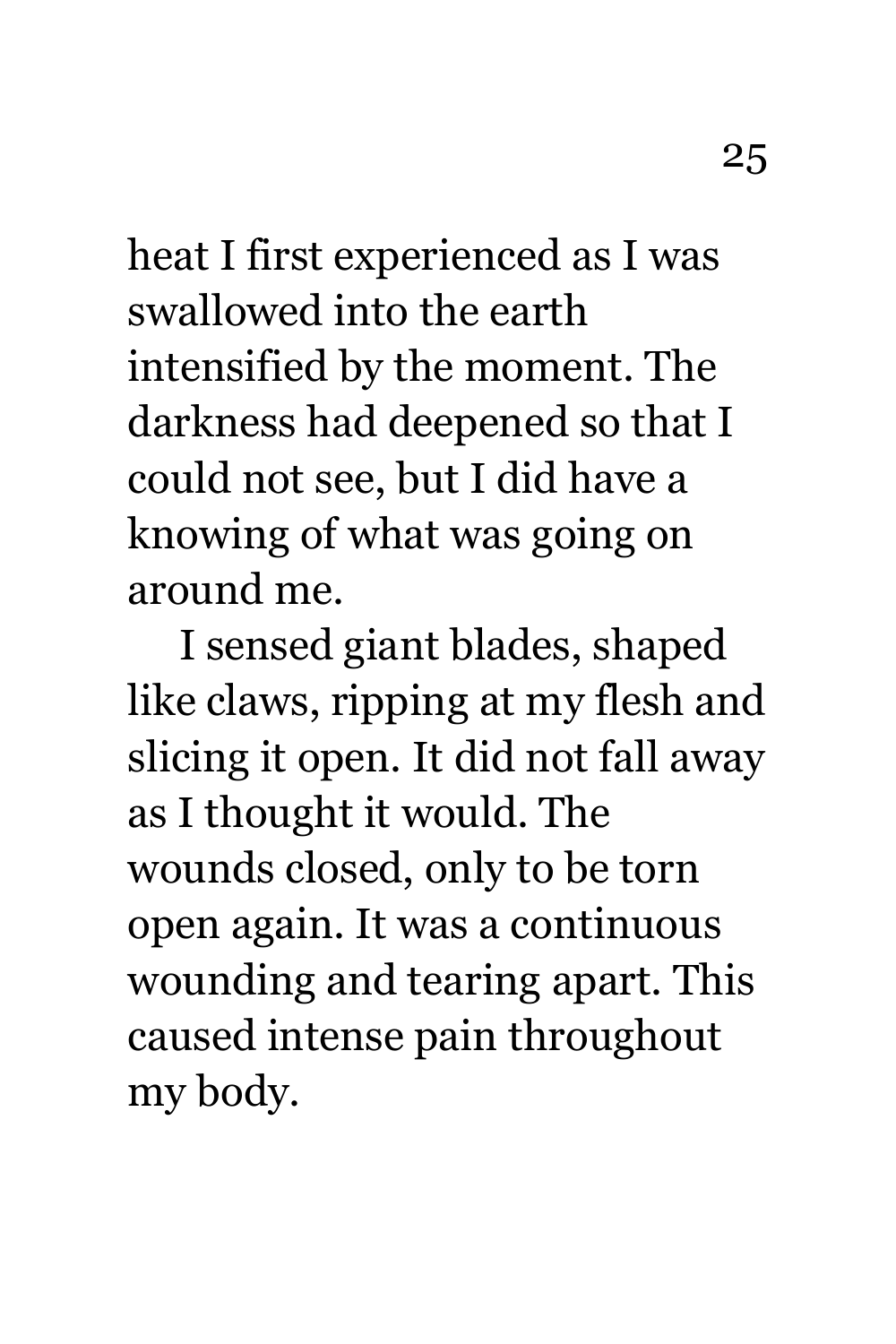These were the stripes that Jesus took on His own body when he was tortured and scourged by the Roman guards in Jerusalem (Matt 27:26, Mark 15:15).

I also found my body being continually run through, in and out, by long spikes. These spikes seemed to multiply and grow out of each other like the thorns I've seen growing out of hedge trees. When they pierced through my whole body, including my head, I felt deep shame, guilt, and fear. I was being confronted with every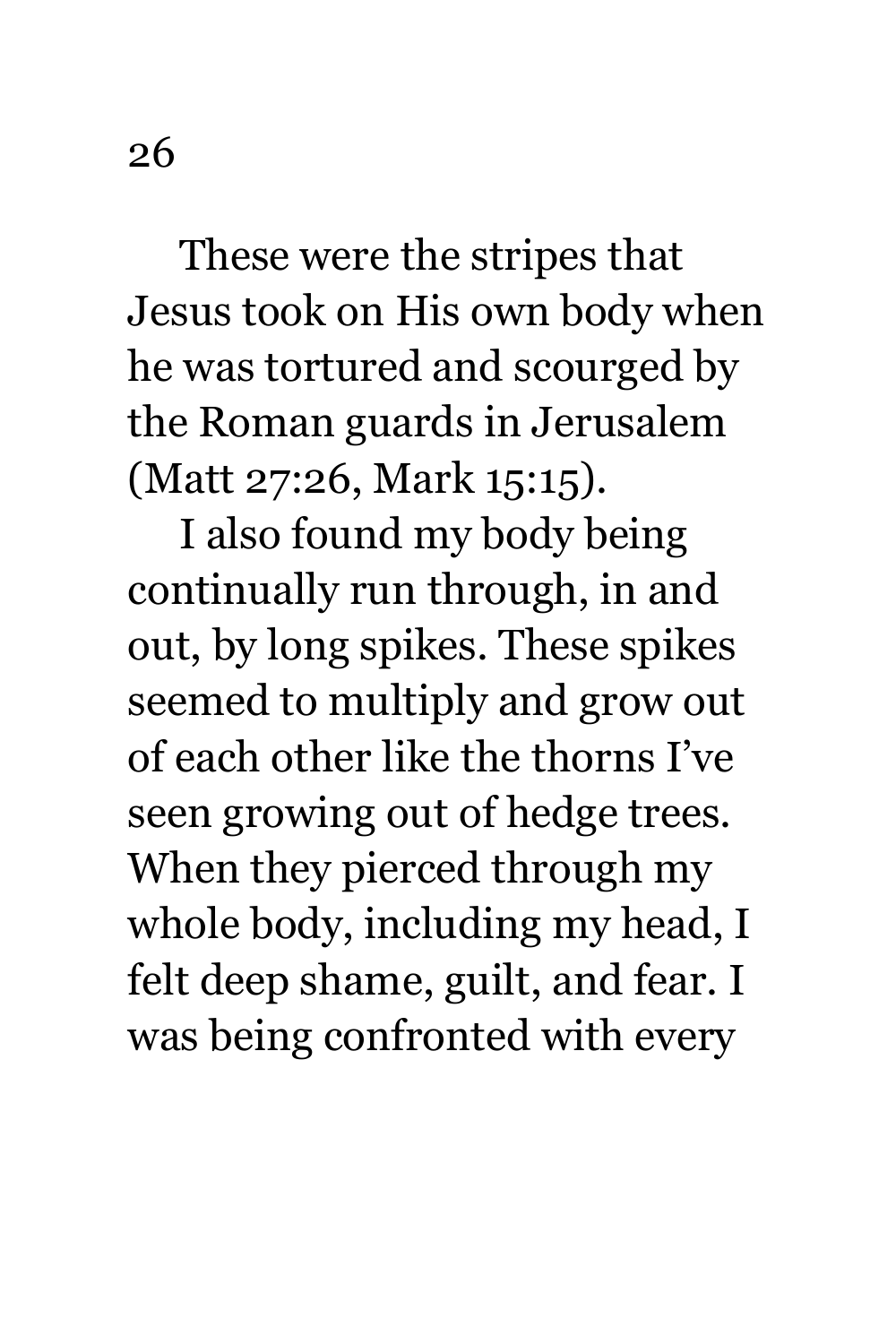uncomfortable memory of my earthly life.

I remembered every bad thing done to others, along with every bad thing done to me. The worst part was, no matter how I tried to come up with a solution to the poor choices I made, I knew there was nothing I could do to change things. These memories and regrets would play over and over in my mind forever.

These were the thorns (the worries and cares of this world) that Jesus wore as a crown on the cross (Matt. 27:29, Mark 15:17).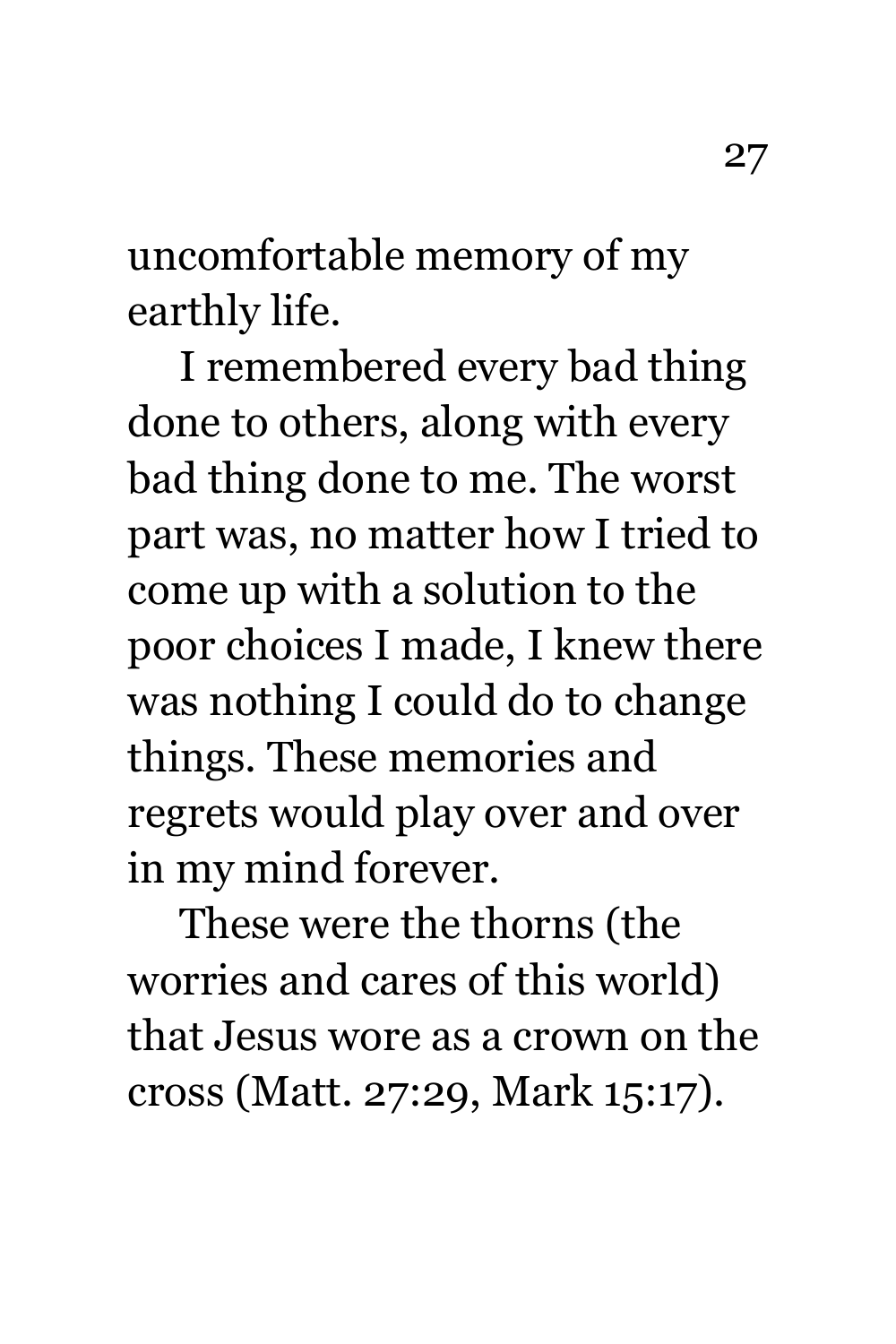As I suffered physical and emotional wounds, I could also sense the intense heat all around me. It was suffocating and I continually felt out of breath. The searing of my skin was as unbearable as the other external and internal wounds.

I also felt as though my intestines were being devoured from within. It was a creeping, crawling feeling that made me think my inwards would burst from my abdomen at any moment. The intensity made me want to double over in pain, but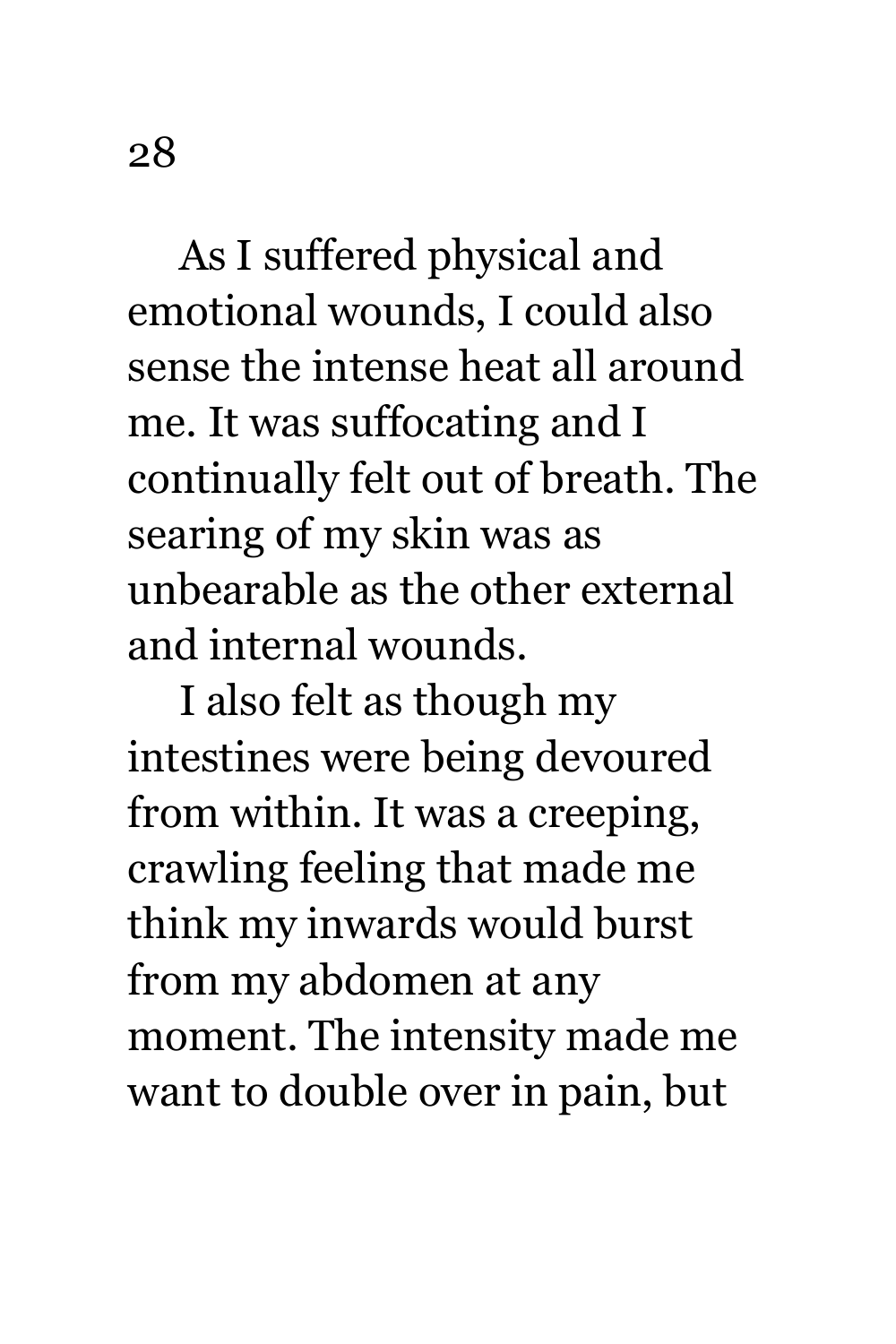the viscosity of the lake held my whole body firmly in place.

This was the consuming fire and worms Jesus warned his disciples about in Mark 9:48.

It was after this experience that I came back into my physical body. I was still in the same position, but the kitchen clock read 8:05 p.m. I had been praying in tongues for 48 minutes. When I came to my senses, I noticed that every joint and tissue in my body was in severe pain. My shirt was soaked through and sweat was dripping from my face and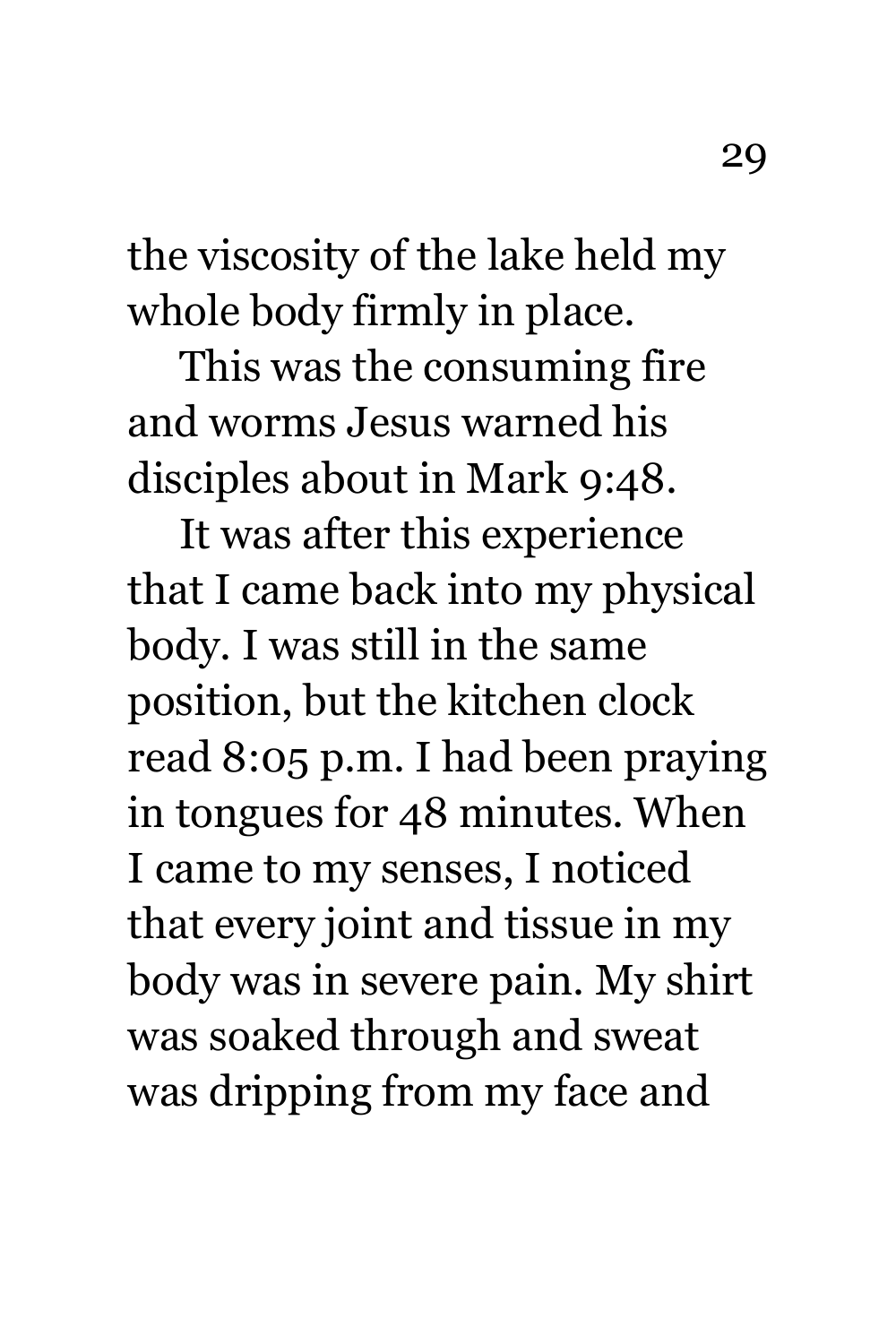hands. After dragging myself to my feet, I stumbled into the cold night air, looked at the full moon above the mountains, and considered where I had just been.

### **Fate of Death and Hell**

In the wake of my journey, I thought I had experienced death, damnation to hell, and eternal punishment in the lake of fire. After some research, though, I realized I had actually experienced the defeat of hell and death, and God casting them both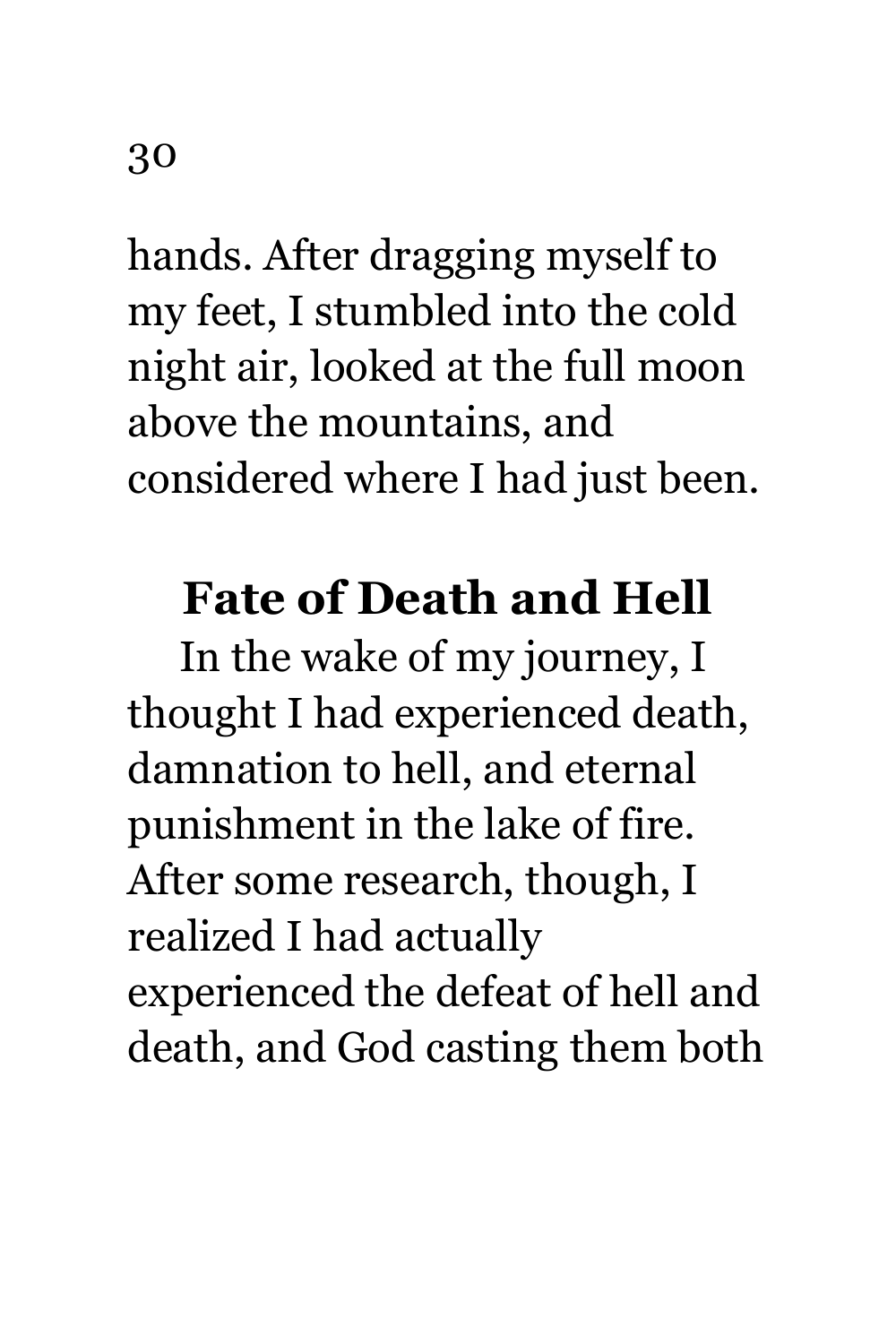into the lake of fire – the second death (Rev. 20:14).

I want to remind you that sinful lifestyles don't necessarily send a person to hell. They do contribute to it, though, by obscuring people's view of God and affecting a person's decision making. When all people stand before the Great White Throne of God (Rev. 20:11-13), their deeds will be judged according to whether their names are in the Book of Life. That book will be filled only with the names of those who belong to Jesus.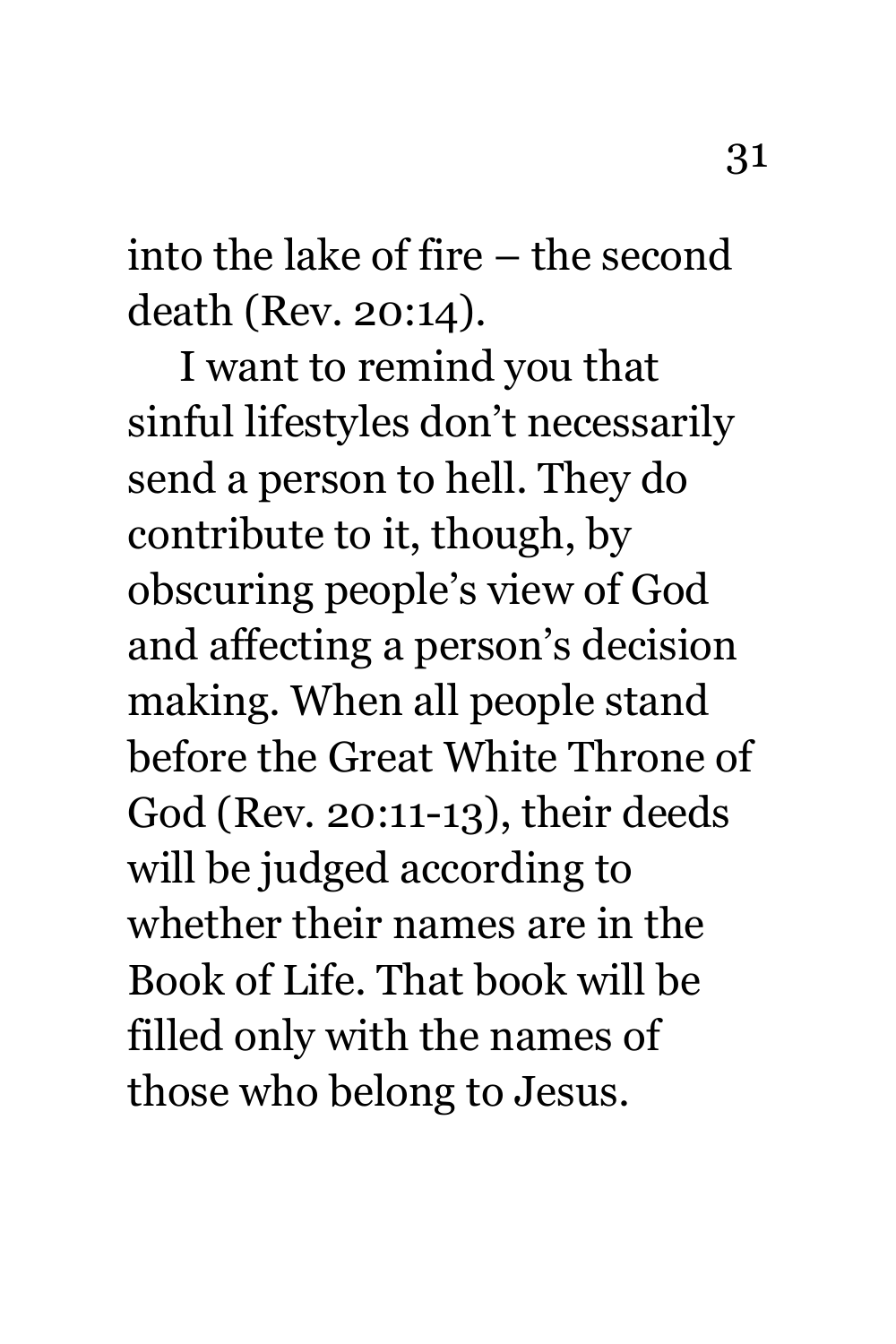By believing in your heart that God raised Jesus from the dead and confessing (agreeing) with your mouth that He is Lord, you can make sure your name is written in the Book of Life.

God's intent was that death and hell would be cast into the Lake of Fire forever. However, those who are not allied with and submitted to Jesus are going to go with them (Rev. 20:15).

Once there, everything Jesus took at the cross will become available as part of everlasting torment. Every seed of rebellion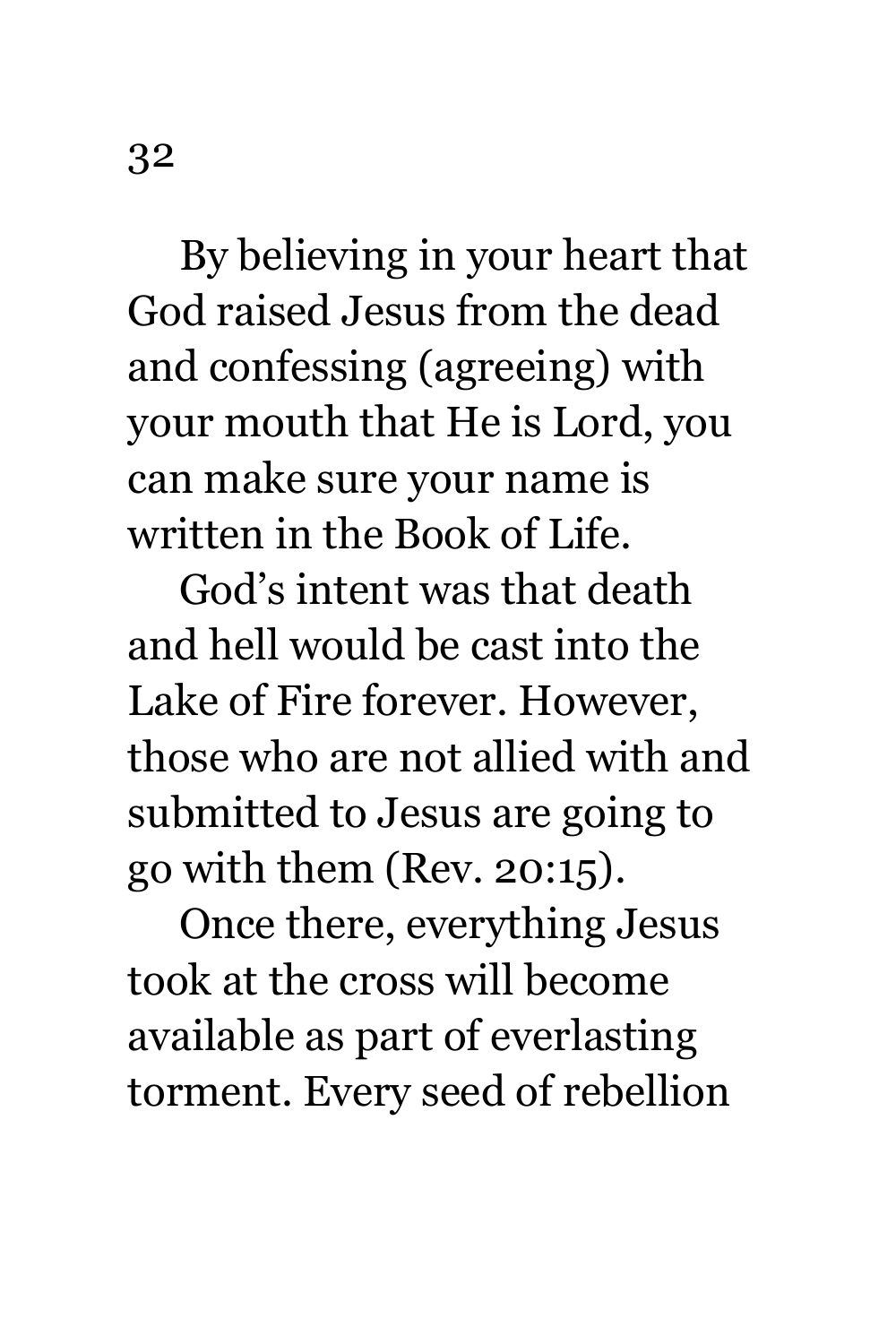sown – every sin – will come into full harvest as eternal punishment in the lake.

Between death on Good Friday and rising on Resurrection Sunday, Jesus took all the sin of the world and deposited it in darkness as a reward for the spirits who rebelled against God and sought to destroy His creation. It was meant to never afflict people again, as long as they accepted His gift of salvation.

Those people who don't have their names written in the Book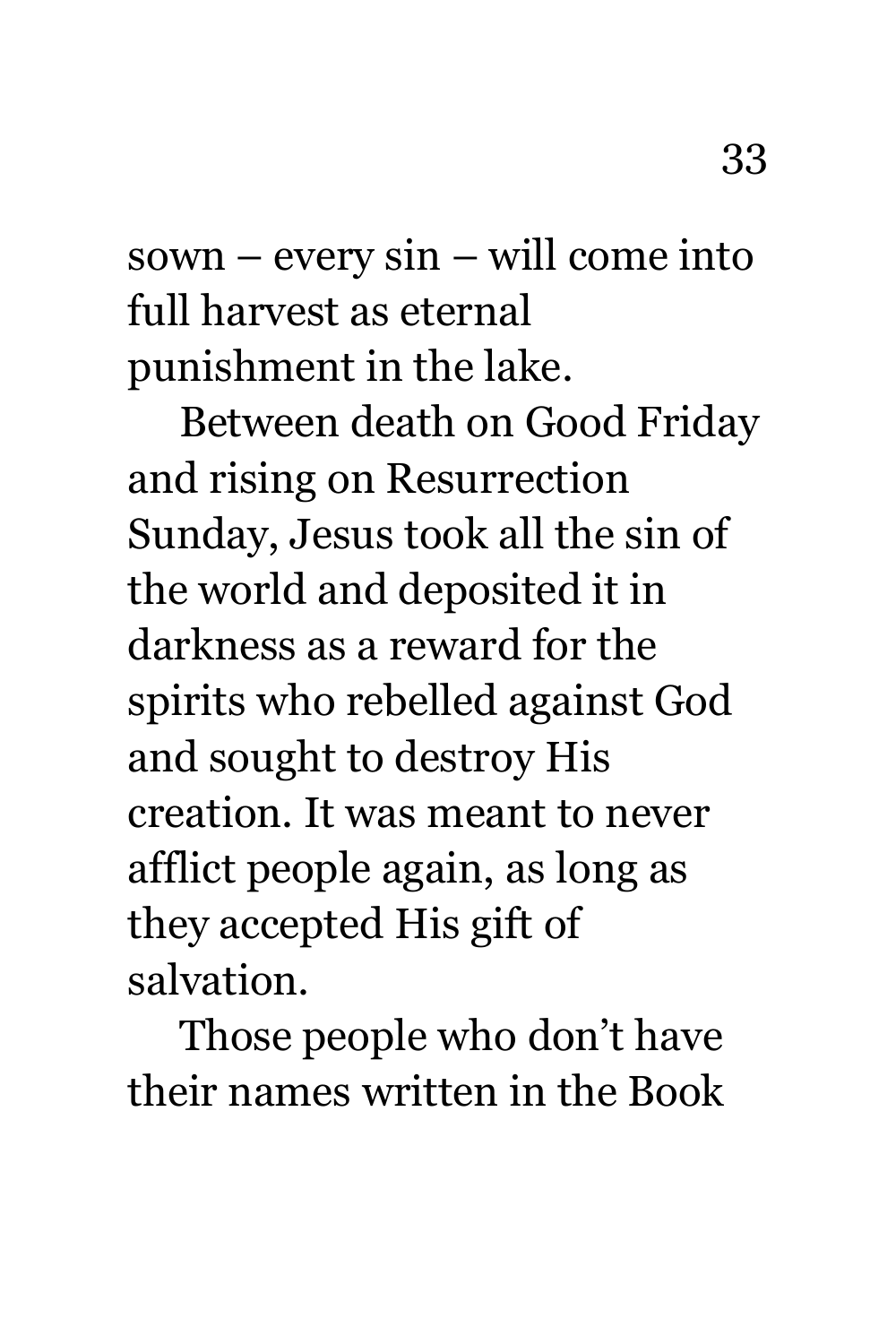of Life will suffer the same fate as Satan and his demons. It doesn't have to end this way for everyone. We have a choice to make as servants of the Lord Jesus Christ: share the life-changing, soulsaving message of the Gospel, or let people slide into suffering for eternity.

## **Conclusion**

I share this experience with the disclaimer that I did not see a definitive vision of hell. The Lord allowed me to see things in a way that I could communicate clearly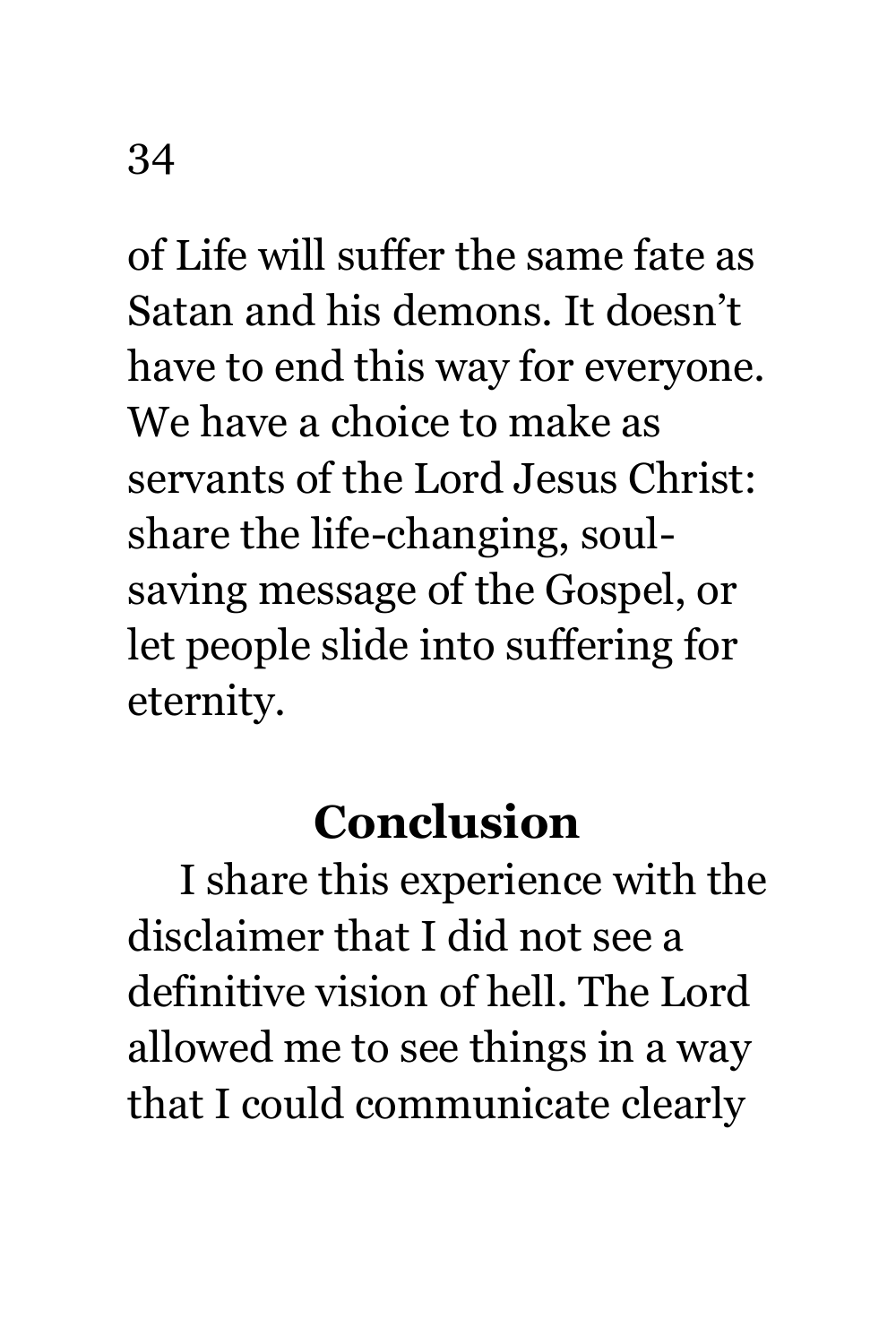and help people understand easily.

When I finally returned to my physical surroundings, a word from the Lord rang in my spirit: "The end that is coming for those who turn their backs on God is so appalling, you cannot

comprehend it."

I believe the Lord spared me from seeing the full scope of hell. If had seen what *truly* awaits those who reject Jesus, I doubt I would have been able to fully function afterwards. As it was, my body was sore, sweaty, and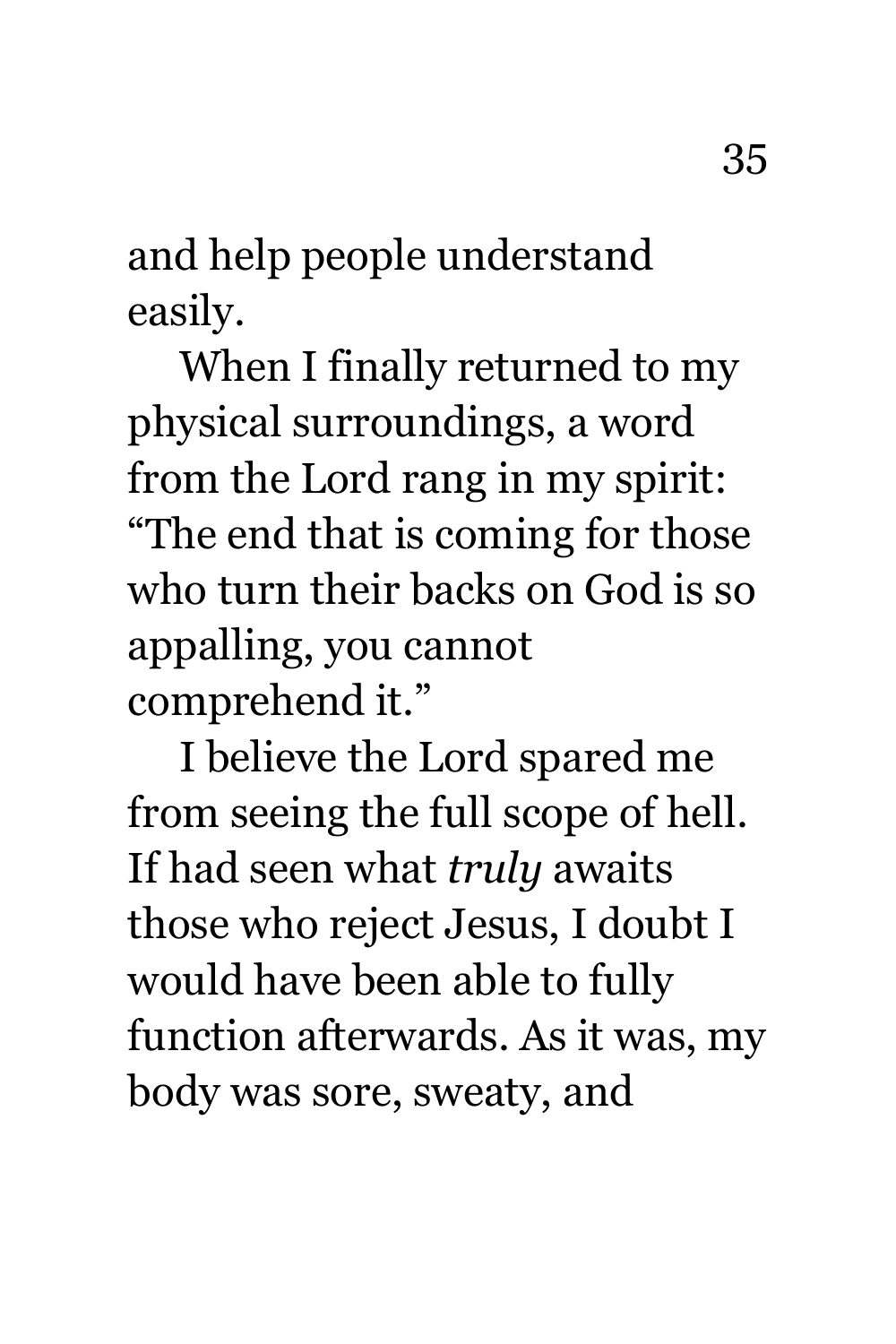exhausted. I spent the better part of that night and the next day recovering. And that was from 48 minutes of prayer with my spiritual senses muted.

I could not even begin to comprehend one minute in hell at full volume and color, much less an eternity. What I saw in the spirit and experienced is just as real to me now as when it happened that night. I share it with you, not for my own benefit, but so that you will get a taste of what awaits the lost after judgment.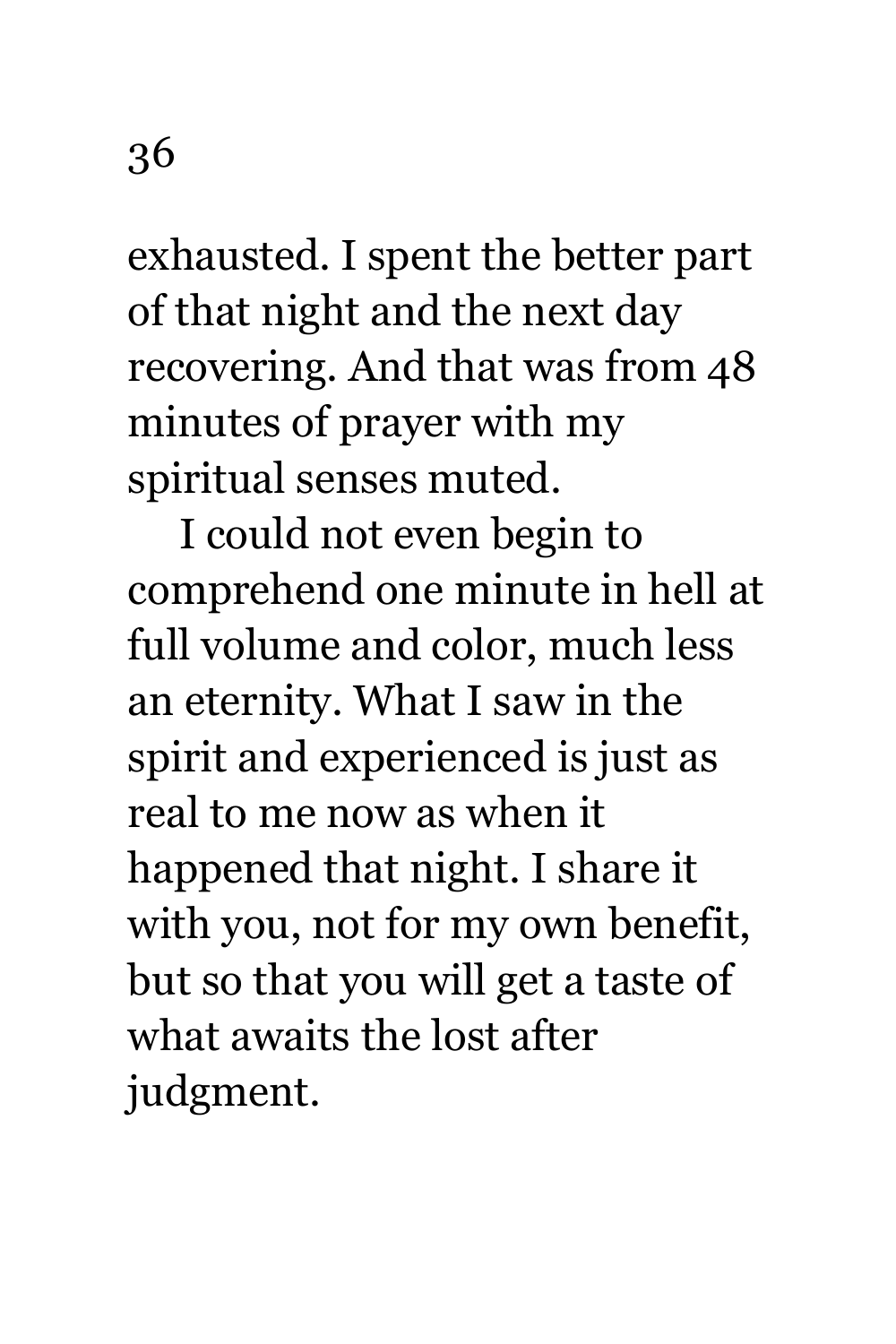This is not something to take lightly or disregard. I implore you to search the Scriptures to get a revelation of hell from God's Word. Renew your mind to it. Use it to glorify God and magnify His goodness.

If you have received Jesus as your Lord and Savior, you are a born-again believer in Christ. Heaven awaits and hell is far away from you. Rejoice in Lord and be glad!

But remember, there are billions – *with a "b"* – of people who will not share in the same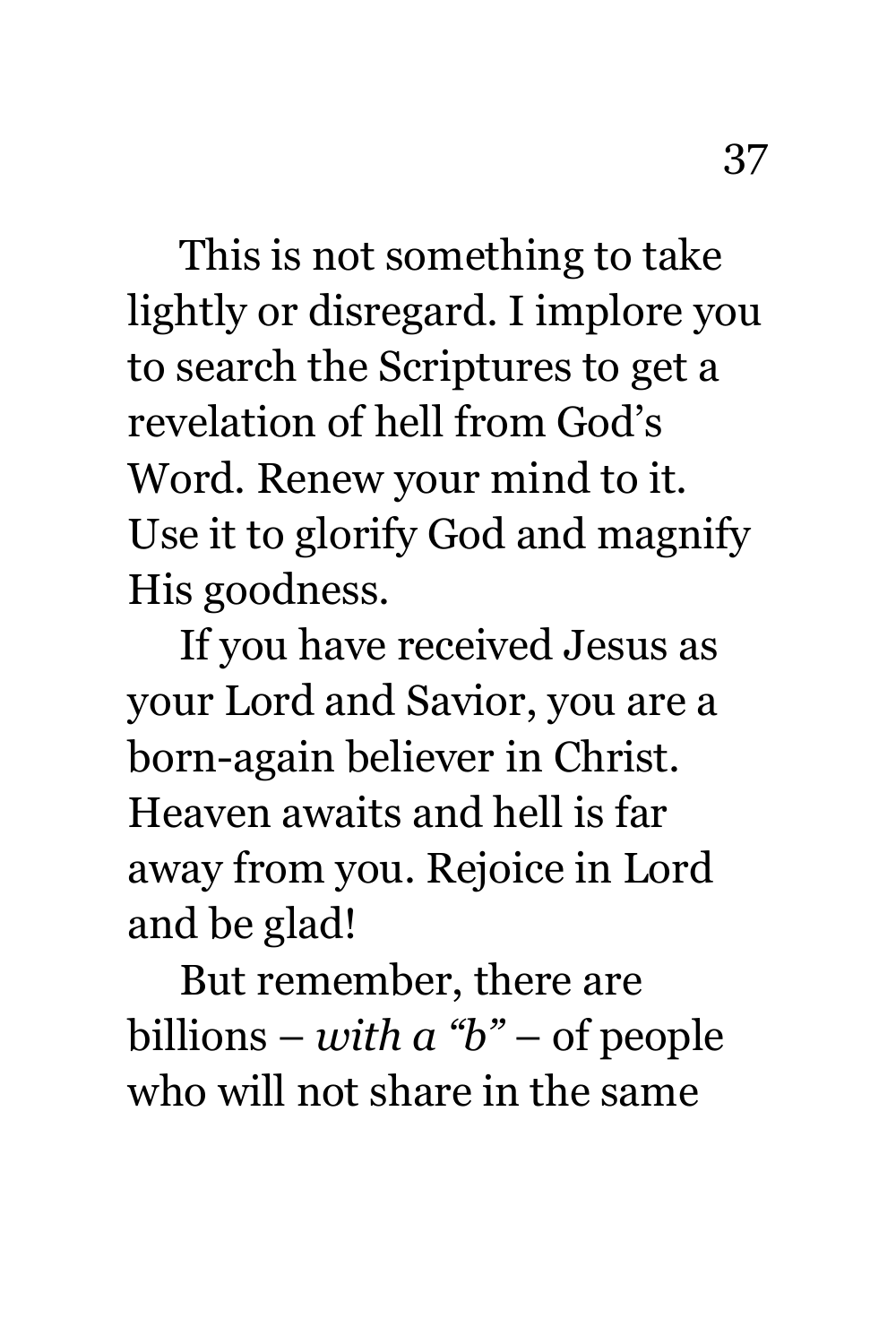reward as you. That is why Jesus has sent us to "preach the gospel to every creature" (Mark 16:15). We need to give people the opportunity to hear and receive, so that they may believe and be saved (Mark 16:16).

Even though those who will not believe "shall be damned" (Mark 16:16), it is still our duty to give them that opportunity – to accept or reject Jesus's offer of salvation.

We can fulfill His command, but we have to be motivated. If we continue to deny the true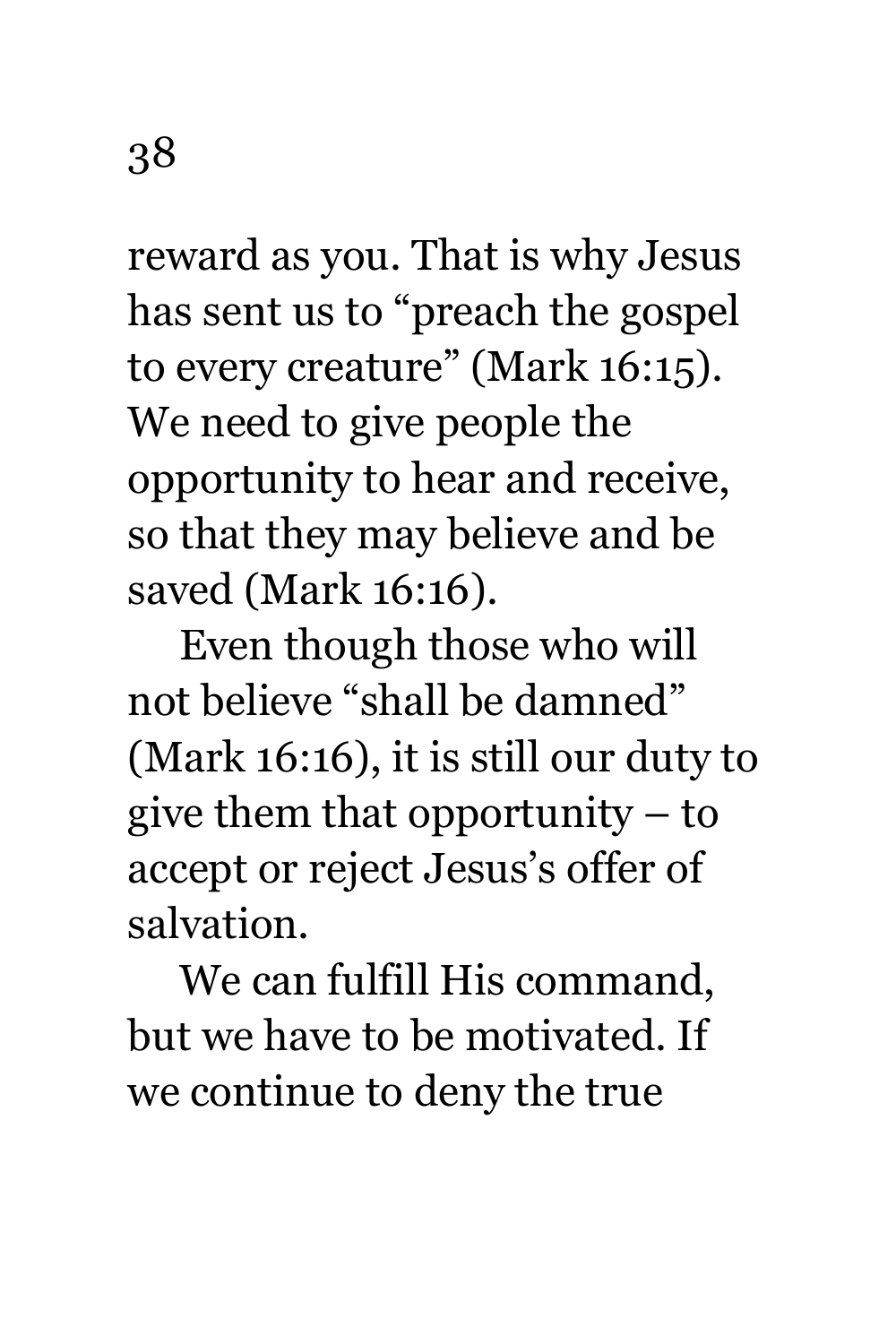existence of a real and everlasting reward for sin, we will never reach those who need the Gospel.

God is love (1 John 4:8), because He honors His Word. In the same way, we show that we love God by fulfilling His commands (John 14:15). God made Hell for the devil, and not those He created in His image (Gen. 1:27).

He does not want anyone to perish and spend eternity in hell (2 Pet. 3:9), but it's up to us to make that Word reality. We are commanded to share the Good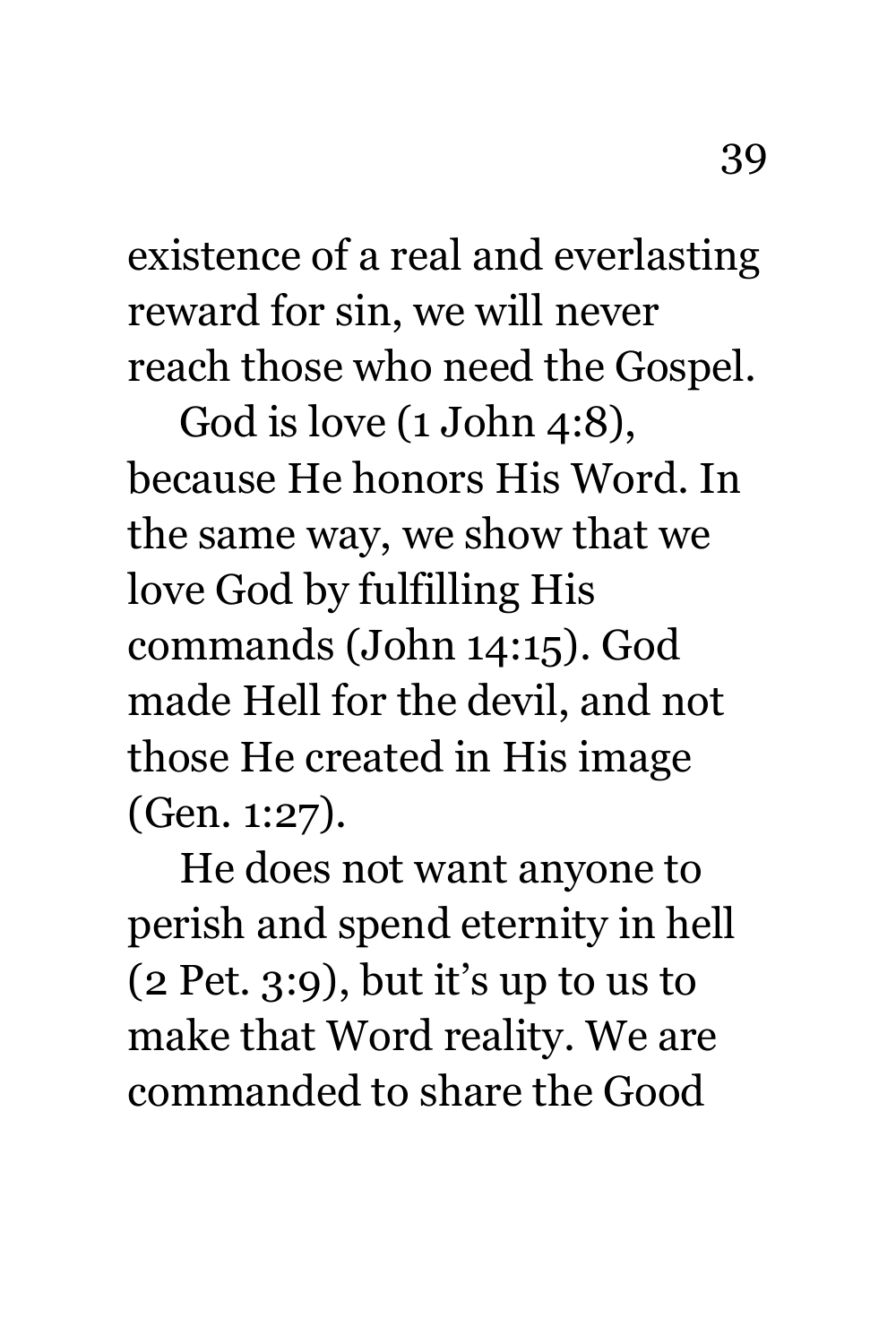News of Jesus and prevent people from sinking into damnation. If we love God, we will keep His commandments (1 John 2:3-6).

Will you be the one to "go" and complete the rescue mission? The choice is yours.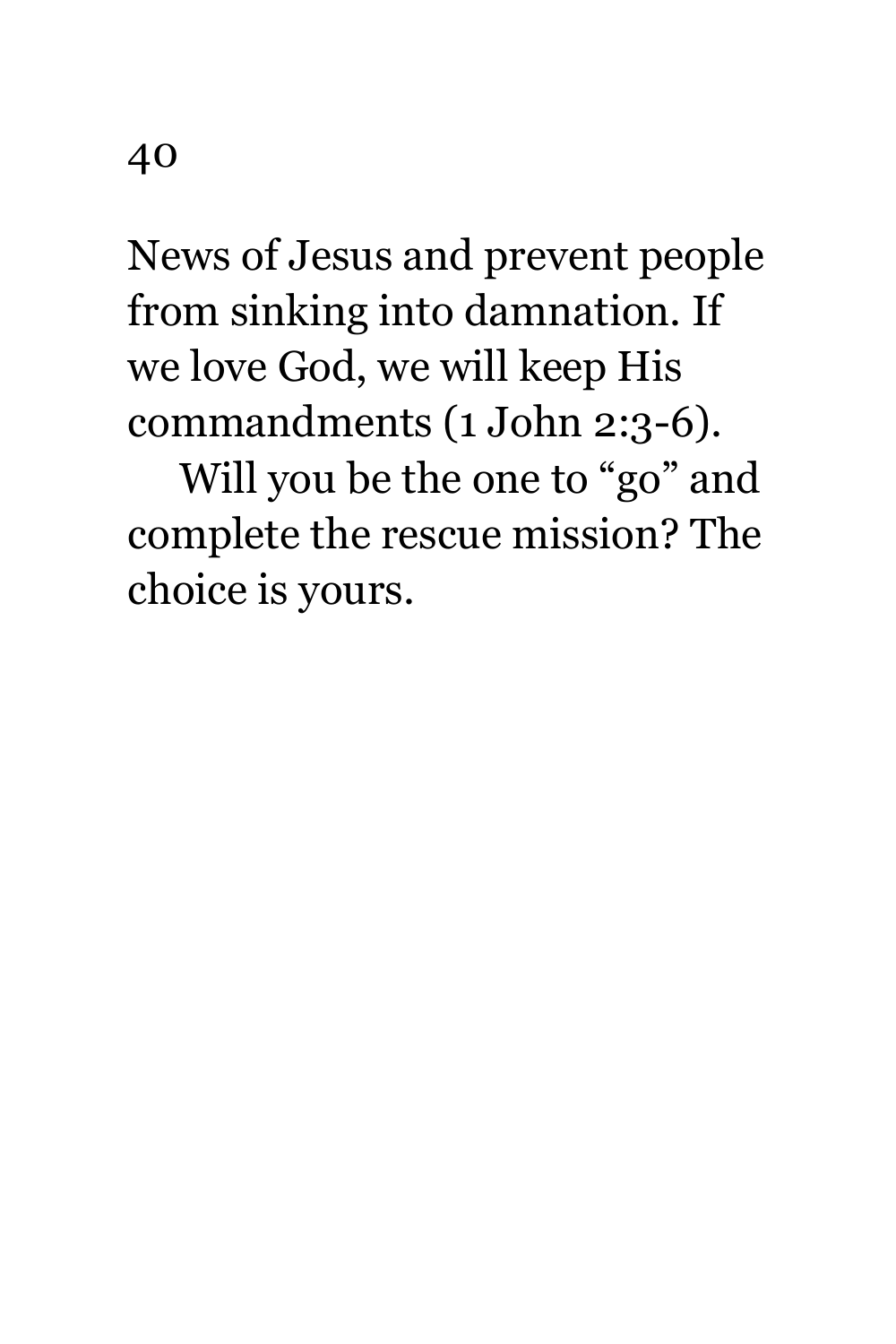## **About the Author**



Bryce L. Pico helps people understand what they believe, why they believe it, and how their beliefs shape

their lives. He is called to empower others to discover their God-given talents and individual purpose in building the Kingdom. He has served in media and prayer ministries, and earned a ministry degree from Oral Roberts University. Learn more at www.life-abundant.org.